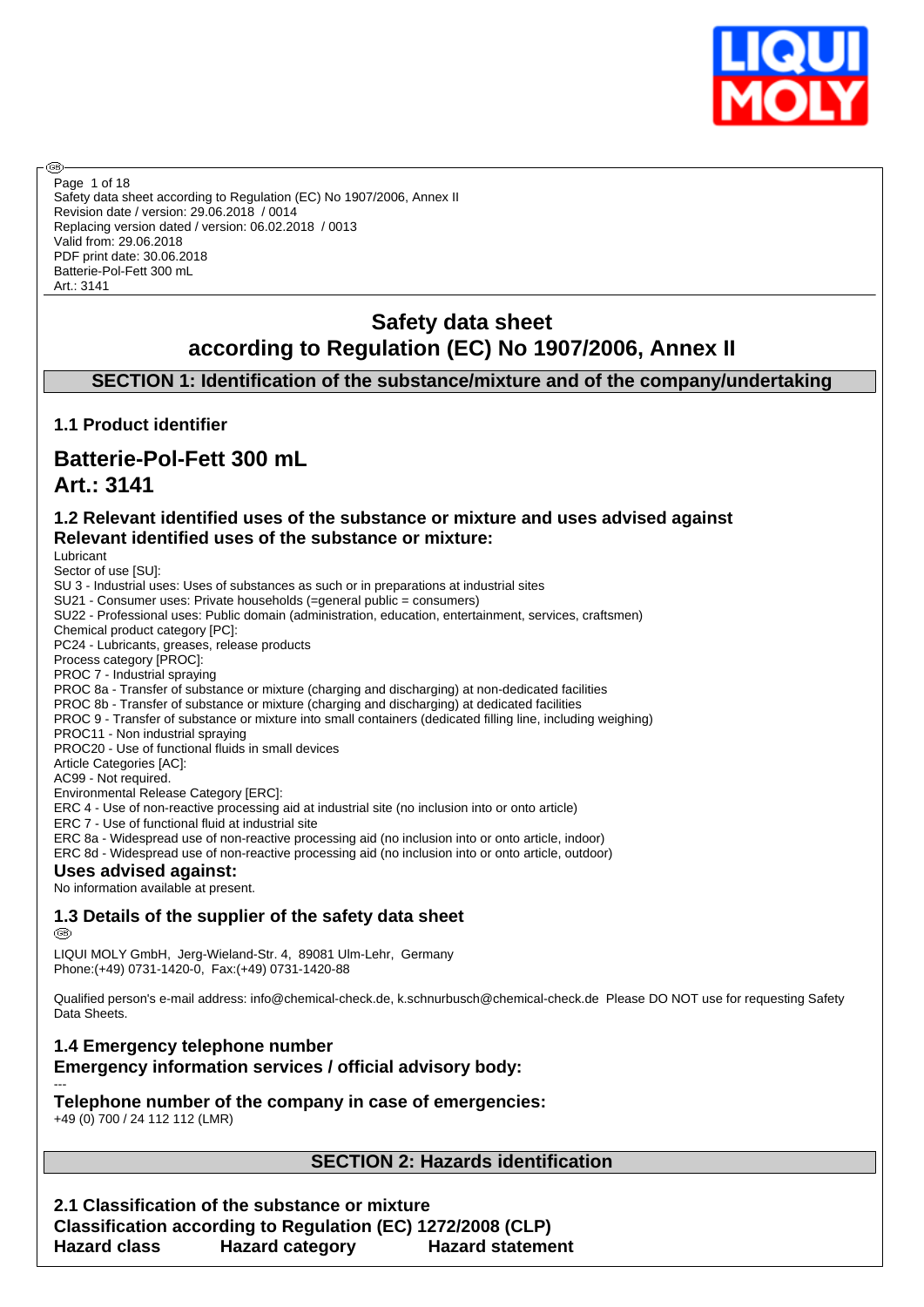

Page 2 of 18

**®** 

Safety data sheet according to Regulation (EC) No 1907/2006, Annex II Revision date / version: 29.06.2018 / 0014 Replacing version dated / version: 06.02.2018 / 0013 Valid from: 29.06.2018 PDF print date: 30.06.2018 Batterie-Pol-Fett 300 mL Art.: 3141

| Skin Irrit.            | H315-Causes skin irritation.                          |
|------------------------|-------------------------------------------------------|
| Asp. Tox.              | H304-May be fatal if swallowed and enters airways.    |
| STOT SE                | H336-May cause drowsiness or dizziness.               |
| <b>Aquatic Chronic</b> | H411-Toxic to aquatic life with long lasting effects. |
| Aerosol                | H222-Extremely flammable aerosol.                     |
| Aerosol                | H229-Pressurised container: May burst if heated.      |

## **2.2 Label elements**

**Labeling according to Regulation (EC) 1272/2008 (CLP)**



Danger

H315-Causes skin irritation. H336-May cause drowsiness or dizziness. H411-Toxic to aquatic life with long lasting effects. H222-Extremely flammable aerosol. H229-Pressurised container: May burst if heated.

P101-If medical advice is needed, have product container or label at hand. P102-Keep out of reach of children.

P210-Keep away from heat, hot surfaces, sparks, open flames and other ignition sources. No smoking. P211-Do not spray on an open flame or other ignition source. P251-Do not pierce or burn, even after use. P261-Avoid breathing vapours or spray. P273-Avoid release to the environment. P280-Wear protective gloves.

P312-Call a POISON CENTRE / doctor if you feel unwell.

P405-Store locked up. P410+P412-Protect from sunlight. Do not expose to temperatures exceeding 50 °C.

P501-Dispose of contents / container to special waste collection point.

Without adequate ventilation, formation of explosive mixtures may be possible. Hydrocarbons, C6, isoalkanes, <5% n-hexane Hydrocarbons, C6-C7, n-alkanes, isoalkanes, cyclics, <5% n-hexane

## **2.3 Other hazards**

The mixture does not contain any vPvB substance (vPvB = very persistent, very bioaccumulative) or is not included under XIII of the regulation (EC) 1907/2006 (< 0,1 %).

The mixture does not contain any PBT substance (PBT = persistent, bioaccumulative, toxic) or is not included under XIII of the regulation (EC) 1907/2006 (< 0,1 %).

# **SECTION 3: Composition/information on ingredients**

Aerosol

#### **3.1 Substance**

# n.a. **3.2 Mixture**

| Hydrocarbons, C6, isoalkanes, <5% n-hexane |                               |
|--------------------------------------------|-------------------------------|
| <b>Registration number (REACH)</b>         | 01-2119484651-34-XXXX         |
| Index                                      | $- - -$                       |
| <b>EINECS. ELINCS. NLP</b>                 | 931-254-9 (REACH-IT List-No.) |
| <b>CAS</b>                                 | $(64742 - 49 - 0)$            |
| content %                                  | 25-50                         |
|                                            |                               |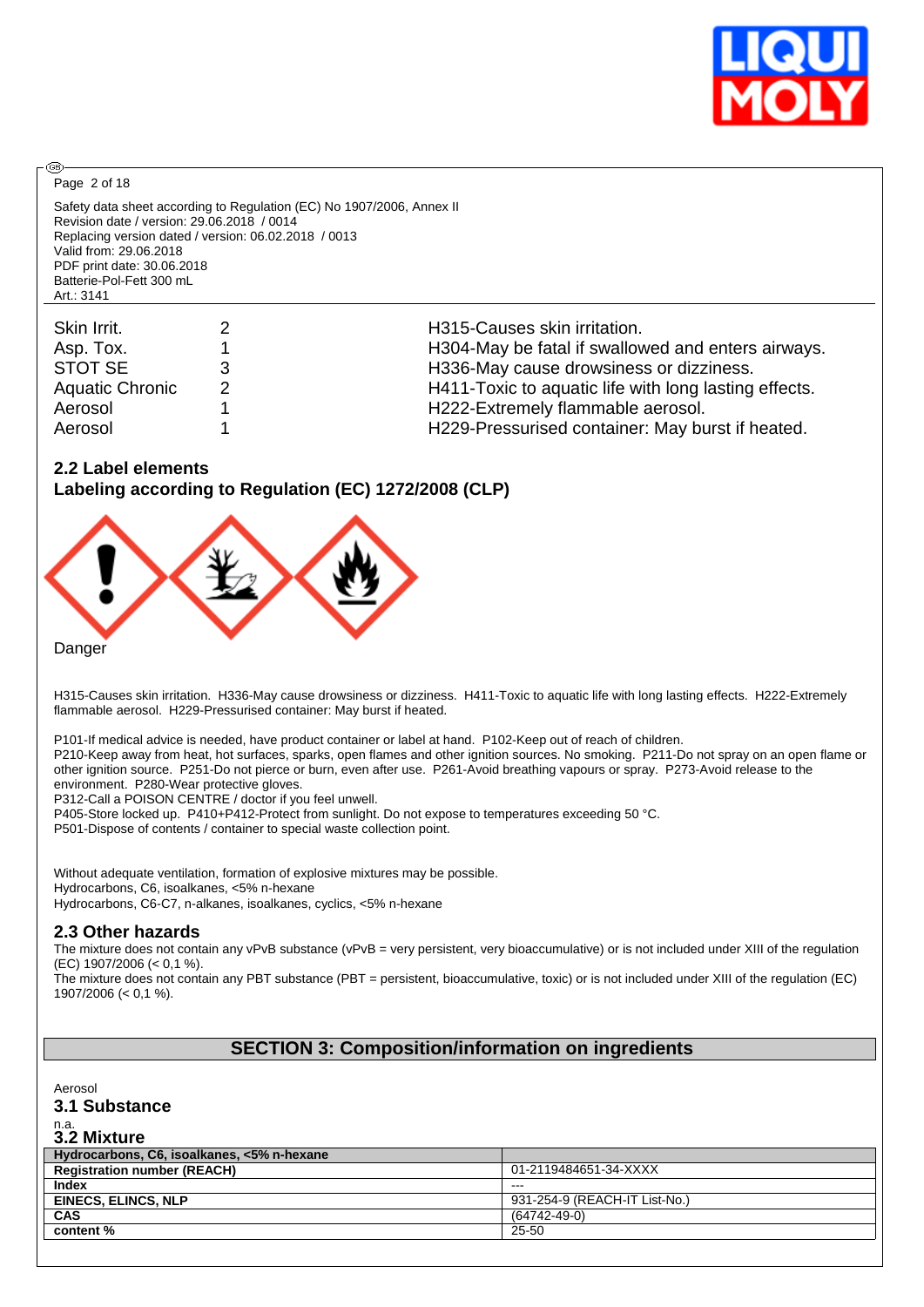

| رس<br>Page 3 of 18<br>Safety data sheet according to Regulation (EC) No 1907/2006, Annex II<br>Revision date / version: 29.06.2018 / 0014<br>Replacing version dated / version: 06.02.2018 / 0013<br>Valid from: 29.06.2018<br>PDF print date: 30.06.2018 |                                                                                                              |
|-----------------------------------------------------------------------------------------------------------------------------------------------------------------------------------------------------------------------------------------------------------|--------------------------------------------------------------------------------------------------------------|
| Batterie-Pol-Fett 300 mL                                                                                                                                                                                                                                  |                                                                                                              |
| Art.: 3141                                                                                                                                                                                                                                                |                                                                                                              |
| Classification according to Regulation (EC) 1272/2008 (CLP)                                                                                                                                                                                               | Flam. Liq. 2, H225<br>Asp. Tox. 1, H304<br>Skin Irrit. 2, H315<br>STOT SE 3, H336<br>Aquatic Chronic 2, H411 |
|                                                                                                                                                                                                                                                           |                                                                                                              |
| Hydrocarbons, C6-C7, n-alkanes, isoalkanes, cyclics, <5% n-hexane                                                                                                                                                                                         |                                                                                                              |
| <b>Registration number (REACH)</b><br><b>Index</b>                                                                                                                                                                                                        | 01-2119475514-35-XXXX                                                                                        |
| <b>EINECS, ELINCS, NLP</b>                                                                                                                                                                                                                                | 921-024-6 (REACH-IT List-No.)                                                                                |
| CAS                                                                                                                                                                                                                                                       |                                                                                                              |
| content%                                                                                                                                                                                                                                                  | $20 - 25$                                                                                                    |
| Classification according to Regulation (EC) 1272/2008 (CLP)                                                                                                                                                                                               | Flam. Liq. 2, H225<br>Skin Irrit. 2, H315<br>Asp. Tox. 1, H304<br>STOT SE 3, H336<br>Aquatic Chronic 2, H411 |
| 9-Octadecenoic acid (Z-), reaction products with triethanolamine, di-Me<br>sulfate-quaternized                                                                                                                                                            |                                                                                                              |
| <b>Registration number (REACH)</b>                                                                                                                                                                                                                        | $\overline{a}$                                                                                               |
| <b>Index</b>                                                                                                                                                                                                                                              | $\sim$                                                                                                       |
| <b>EINECS, ELINCS, NLP</b>                                                                                                                                                                                                                                | 302-242-5                                                                                                    |
| <b>CAS</b>                                                                                                                                                                                                                                                | 94095-35-9<br>$0.1 - 10$                                                                                     |
| content%<br>Classification according to Regulation (EC) 1272/2008 (CLP)                                                                                                                                                                                   | Eye Irrit. 2, H319<br>Skin Irrit. 2, H315                                                                    |
| 4,5-dihydro-2-heptadecyl-1H-imidazole-1-ethylamine                                                                                                                                                                                                        |                                                                                                              |
| <b>Registration number (REACH)</b>                                                                                                                                                                                                                        | $---$                                                                                                        |
| <b>Index</b>                                                                                                                                                                                                                                              | $---$                                                                                                        |
| <b>EINECS, ELINCS, NLP</b>                                                                                                                                                                                                                                | 221-133-2                                                                                                    |
| <b>CAS</b>                                                                                                                                                                                                                                                | 3010-23-9                                                                                                    |
| content%                                                                                                                                                                                                                                                  | $0, 1 - 1$                                                                                                   |
| Classification according to Regulation (EC) 1272/2008 (CLP)                                                                                                                                                                                               | Skin Corr. 1B, H314<br>Aquatic Acute 1, H400 (M=1)<br>Aquatic Chronic 1, H410 (M=1)<br>Eye Dam. 1, H318      |

For the text of the H-phrases and classification codes (GHS/CLP), see Section 16.

The substances named in this section are given with their actual, appropriate classification!

For substances that are listed in appendix VI, table 3.1 of the regulation (EC) no. 1272/2008 (CLP regulation) this means that all notes that may be given here for the named classification have been taken into account.

# **SECTION 4: First aid measures**

## **4.1 Description of first aid measures**

First-aiders should ensure they are protected!

Never pour anything into the mouth of an unconscious person!

#### **Inhalation**

æ

Remove person from danger area.

Supply person with fresh air and consult doctor according to symptoms.

If the person is unconscious, place in a stable side position and consult a doctor.

#### **Skin contact**

Remove polluted, soaked clothing immediately, wash thoroughly with plenty of water and soap, in case of irritation of the skin (flare), consult a doctor.

## **Eye contact**

Remove contact lenses.

Wash thoroughly for several minutes using copious water. Seek medical help if necessary.

**Ingestion**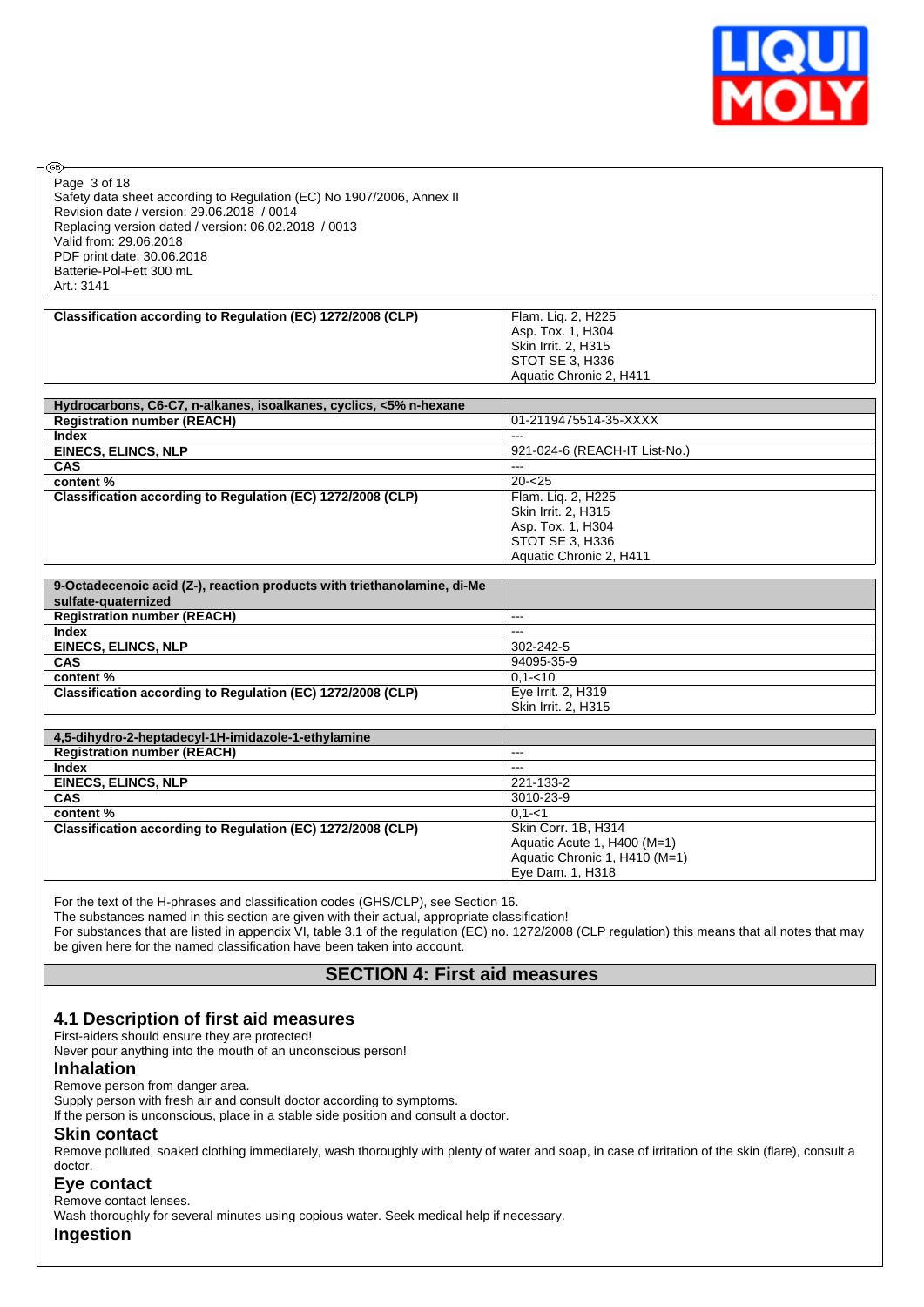

Safety data sheet according to Regulation (EC) No 1907/2006, Annex II Revision date / version: 29.06.2018 / 0014 Replacing version dated / version: 06.02.2018 / 0013 Valid from: 29.06.2018 PDF print date: 30.06.2018 Batterie-Pol-Fett 300 mL Art.: 3141 Page 4 of 18

Typically no exposure pathway. Rinse the mouth thoroughly with water. Do not induce vomiting. Consult doctor immediately.

# **4.2 Most important symptoms and effects, both acute and delayed**

If applicable delayed symptoms and effects can be found in section 11 and the absorption route in section 4.1. In certain cases, the symptoms of poisoning may only appear after an extended period / after several hours. The following may occur: Irritation of the eyes Irritation of the respiratory tract **Coughing** Headaches Nausea Effects/damages the central nervous system Narcotic effect. With long-term contact: Product removes fat. Dermatitis (skin inflammation)

# **4.3 Indication of any immediate medical attention and special treatment needed**

n.c.

൹

# **SECTION 5: Firefighting measures**

# **5.1 Extinguishing media**

# **Suitable extinguishing media**

C<sub>O2</sub> Extinction powder Sand

#### **Unsuitable extinguishing media**

High volume water jet

## **5.2 Special hazards arising from the substance or mixture**

In case of fire the following can develop: Oxides of carbon Toxic gases Danger of bursting (explosion) when heated Explosive vapour/air or gas/air mixtures. In case of spreading near the ground, flashback to distance sources of ignition is possible.

# **5.3 Advice for firefighters**

In case of fire and/or explosion do not breathe fumes. Protective respirator with independent air supply. According to size of fire Full protection, if necessary. Cool container at risk with water. Dispose of contaminated extinction water according to official regulations.

## **SECTION 6: Accidental release measures**

## **6.1 Personal precautions, protective equipment and emergency procedures**

Remove possible causes of ignition - do not smoke. Ensure sufficient supply of air. Avoid inhalation, and contact with eyes or skin.

# If applicable, caution - risk of slipping.

#### **6.2 Environmental precautions**

Prevent surface and ground-water infiltration, as well as ground penetration. Prevent penetration into drains, cellars, working pits or other places in which accumulation could be hazardous. If accidental entry into drainage system occurs, inform responsible authorities.

## **6.3 Methods and material for containment and cleaning up**

If spray or gas escapes, ensure ample fresh air is available. Active substance: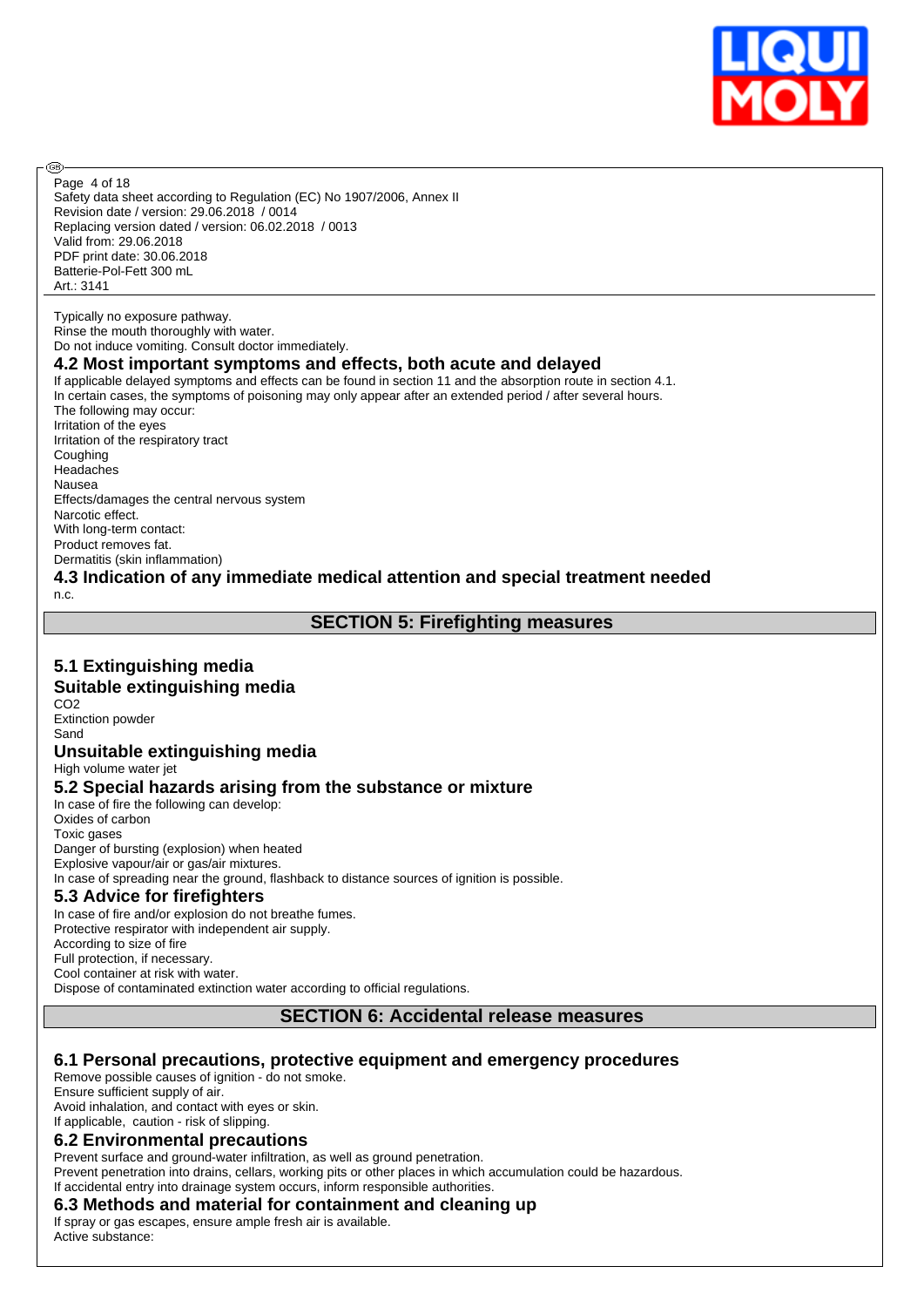

Safety data sheet according to Regulation (EC) No 1907/2006, Annex II Revision date / version: 29.06.2018 / 0014 Replacing version dated / version: 06.02.2018 / 0013 Valid from: 29.06.2018 PDF print date: 30.06.2018 Batterie-Pol-Fett 300 mL Art.: 3141 Page 5 of 18

Soak up with absorbent material (e.g. universal binding agent) and dispose of according to Section 13. Do not wash away with water or watery cleaning agents.

#### **6.4 Reference to other sections**

For personal protective equipment see Section 8 and for disposal instructions see Section 13.

# **SECTION 7: Handling and storage**

In addition to information given in this section, relevant information can also be found in section 8 and 6.1.

# **7.1 Precautions for safe handling**

#### **7.1.1 General recommendations**

Ensure good ventilation.

൹

Avoid inhalation of the vapours. Keep away from sources of ignition - Do not smoke.

Take measures against electrostatic charging, if appropriate.

Do not use on hot surfaces.

Avoid contact with eyes or skin.

Eating, drinking, smoking, as well as food-storage, is prohibited in work-room.

Observe directions on label and instructions for use.

#### Use working methods according to operating instructions. **7.1.2 Notes on general hygiene measures at the workplace**

General hygiene measures for the handling of chemicals are applicable.

Wash hands before breaks and at end of work.

Keep away from food, drink and animal feedingstuffs.

Remove contaminated clothing and protective equipment before entering areas in which food is consumed.

# **7.2 Conditions for safe storage, including any incompatibilities**

Keep out of access to unauthorised individuals.

Not to be stored in gangways or stair wells.

Store product closed and only in original packing.

Observe special regulations for aerosols!

Do not store with oxidizing agents. Observe special storage conditions.

Keep protected from direct sunlight and temperatures over 50°C. Store in a well ventilated place.

# **7.3 Specific end use(s)**

No information available at present.

# **SECTION 8: Exposure controls/personal protection**

## **8.1 Control parameters**

Workplace exposure limit (WEL) of the total hydrocarbon solvent content of the mixture (RCP method according to EH40): 800 mg/m3

| ⊛<br><b>Chemical Name</b>             | Hydrocarbons, C6, isoalkanes, <5% n-hexane                        |                             | Content %:25-50          |
|---------------------------------------|-------------------------------------------------------------------|-----------------------------|--------------------------|
| WEL-TWA: 800 mg/m3                    | $WEL-STEL: --$                                                    |                             | $---$                    |
| Monitoring procedures:                | Draeger - Hydrocarbons 2/a (81 03 581)<br>$\blacksquare$          |                             |                          |
|                                       | Draeger - Hydrocarbons 0,1%/c (81 03 571)                         |                             |                          |
|                                       | Compur - KITA-187 S (551 174)                                     |                             |                          |
| <b>BMGV: ---</b>                      |                                                                   | Other information:<br>EH40) | (WEL acc. to RCP-method, |
| ⊛<br><b>Chemical Name</b>             | Hydrocarbons, C6-C7, n-alkanes, isoalkanes, cyclics, <5% n-hexane |                             | Content %:20-<br>$<$ 25  |
| WEL-TWA:<br>800 ma/m3                 | WEL-STEL: ---                                                     |                             | $---$                    |
| Monitoring procedures:                | Compur - KITA-187 S (551 174)                                     |                             |                          |
| <b>BMGV: ---</b>                      |                                                                   | Other information:<br>EH40) | (WEL acc. to RCP-method, |
| ⊛<br><b>Chemical Name</b>             | <b>Isobutane</b>                                                  |                             | Content %:               |
| WEL-TWA:<br>1000 ppm $(EX)$ $(ACGIH)$ | WEL-STEL:                                                         |                             | $---$                    |
|                                       |                                                                   |                             |                          |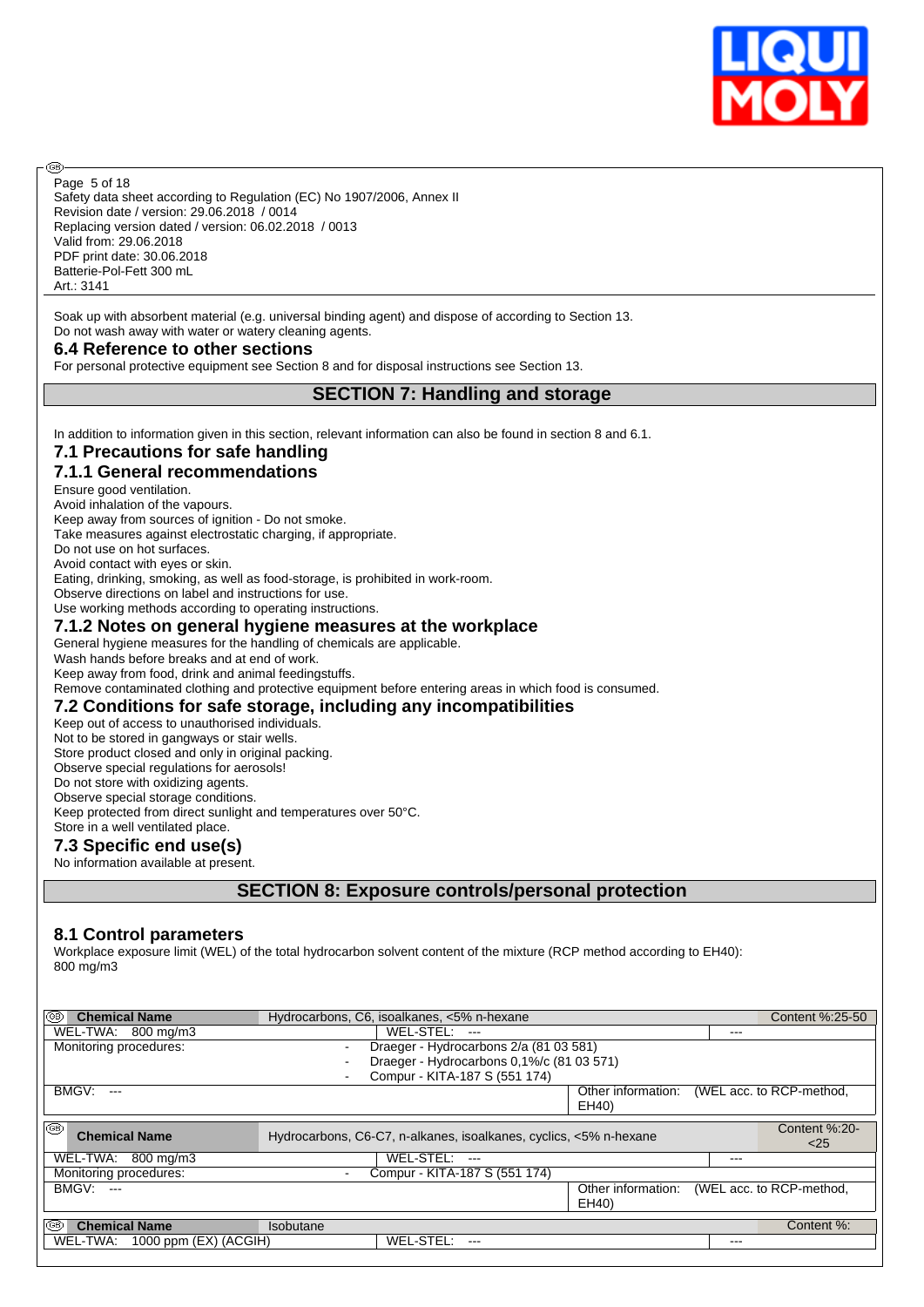

Page 6 of 18

**®** 

Safety data sheet according to Regulation (EC) No 1907/2006, Annex II Revision date / version: 29.06.2018 / 0014 Replacing version dated / version: 06.02.2018 / 0013 Valid from: 29.06.2018 PDF print date: 30.06.2018 Batterie-Pol-Fett 300 mL Art.: 3141

| Monitoring procedures:        | $\blacksquare$           |               | Compur - KITA-113 SB(C) (549 368)  |                               |       |            |
|-------------------------------|--------------------------|---------------|------------------------------------|-------------------------------|-------|------------|
| BMGV: ---                     |                          |               |                                    | Other information:<br>$- - -$ |       |            |
|                               |                          |               |                                    |                               |       |            |
| I®<br><b>Chemical Name</b>    | <b>Butane</b>            |               |                                    |                               |       | Content %: |
| WEL-TWA: 600 ppm (1450 mg/m3) |                          |               | WEL-STEL: 750 ppm (1810 mg/m3)     |                               | ---   |            |
| Monitoring procedures:        | $\blacksquare$           |               | Compur - KITA-221 SA (549 459)     |                               |       |            |
| BMGV: ---                     |                          |               |                                    | Other information:<br>$---$   |       |            |
|                               |                          |               |                                    |                               |       |            |
| k®<br><b>Chemical Name</b>    | Propane                  |               |                                    |                               |       | Content %: |
| WEL-TWA: 1000 ppm (ACGIH)     |                          | WEL-STEL: --- |                                    |                               | $---$ |            |
| Monitoring procedures:        | $\blacksquare$           |               | Compur - KITA-125 SA (549 954)     |                               |       |            |
| BMGV: ---                     |                          |               |                                    | Other information:            |       |            |
|                               |                          |               |                                    |                               |       |            |
| ⊛<br><b>Chemical Name</b>     | Oil mist, mineral        |               |                                    |                               |       | Content %: |
| WEL-TWA: 5 mg/m3 (ACGIH)      |                          |               | WEL-STEL: 10 mg/m3 (ACGIH)         |                               | ---   |            |
| Monitoring procedures:        | $\overline{\phantom{a}}$ |               | Draeger - Oil 10/a-P (67 28 371)   |                               |       |            |
|                               | $\blacksquare$           |               | Draeger - Oil Mist 1/a (67 33 031) |                               |       |            |
| BMGV:<br>$---$                |                          |               |                                    | Other information:<br>$---$   |       |            |
|                               |                          |               |                                    |                               |       |            |

 WEL-TWA = Workplace Exposure Limit - Long-term exposure limit (8-hour TWA (= time weighted average) reference period) EH40. AGW = "Arbeitsplatzgrenzwert" (workplace limit value, Germany).

(8) = Inhalable fraction (2017/164/EU, 2017/2398/EU). (9) = Respirable fraction (2017/164/EU, 2017/2398/EU). | WEL-STEL = Workplace Exposure Limit - Short-term exposure limit (15-minute reference period).

(8) = Inhalable fraction (2017/164/EU, 2017/2398/EU). (9) = Respirable fraction (2017/164/EU, 2017/2398/EU). (10) = Short-term exposure limit value in relation to a reference period of 1 minute (2017/164/EU). | BMGV = Biological monitoring guidance value EH40. BGW = "Biologischer Grenzwert" (biological limit value, Germany) | Other information: Sen = Capable of causing occupational asthma. Sk = Can be absorbed through skin. Carc = Capable of causing cancer and/or heritable genetic damage.

\*\* = The exposure limit for this substance is repealed through the TRGS 900 (Germany) of January 2006 with the goal of revision.

# **8.2 Exposure controls**

| Hydrocarbons, C6, isoalkanes, <5% n-hexane |                                                  |                                |                   |       |                 |             |  |  |
|--------------------------------------------|--------------------------------------------------|--------------------------------|-------------------|-------|-----------------|-------------|--|--|
| Area of application                        | Exposure route /<br>Environmental<br>compartment | <b>Effect on health</b>        | <b>Descriptor</b> | Value | Unit            | <b>Note</b> |  |  |
| Consumer                                   | Human - oral                                     | Long term, systemic<br>effects | <b>DNEL</b>       | 1301  | mg/kg<br>bw/day |             |  |  |
| Consumer                                   | Human - dermal                                   | Long term, systemic<br>effects | <b>DNEL</b>       | 1377  | mg/kg<br>bw/day |             |  |  |
| Consumer                                   | Human - inhalation                               | Long term, systemic<br>effects | <b>DNEL</b>       | 1131  | mg/m3           |             |  |  |
| Workers / employees                        | Human - dermal                                   | Long term, systemic<br>effects | <b>DNEL</b>       | 13964 | mg/kg<br>bw/day |             |  |  |
| Workers / employees                        | Human - inhalation                               | Long term, systemic<br>effects | <b>DNEL</b>       | 5306  | mg/m3           |             |  |  |

| Hydrocarbons, C6-C7, n-alkanes, isoalkanes, cyclics, <5% n-hexane |                                                  |                                 |                   |       |                 |             |  |  |
|-------------------------------------------------------------------|--------------------------------------------------|---------------------------------|-------------------|-------|-----------------|-------------|--|--|
| Area of application                                               | Exposure route /<br>Environmental<br>compartment | <b>Effect on health</b>         | <b>Descriptor</b> | Value | Unit            | <b>Note</b> |  |  |
| Consumer                                                          | Human - oral                                     | Long term, systemic<br>effects  | <b>DNEL</b>       | 699   | mg/kg<br>bw/day |             |  |  |
| Consumer                                                          | Human - dermal                                   | Long term, systemic<br>effects  | <b>DNEL</b>       | 699   | mg/kg<br>bw/dav |             |  |  |
| Consumer                                                          | Human - inhalation                               | Long term, systemic<br>effects  | <b>DNEL</b>       | 608   | mg/kg<br>bw/day |             |  |  |
| Workers / employees                                               | Human - dermal                                   | Long term, systemic<br>effects  | <b>DNEL</b>       | 773   | mg/kg<br>bw/day |             |  |  |
| Workers / employees                                               | Human - inhalation                               | Short term, systemic<br>effects | <b>DNEL</b>       | 2035  | mg/kg<br>bw/dav |             |  |  |

# **8.2.1 Appropriate engineering controls**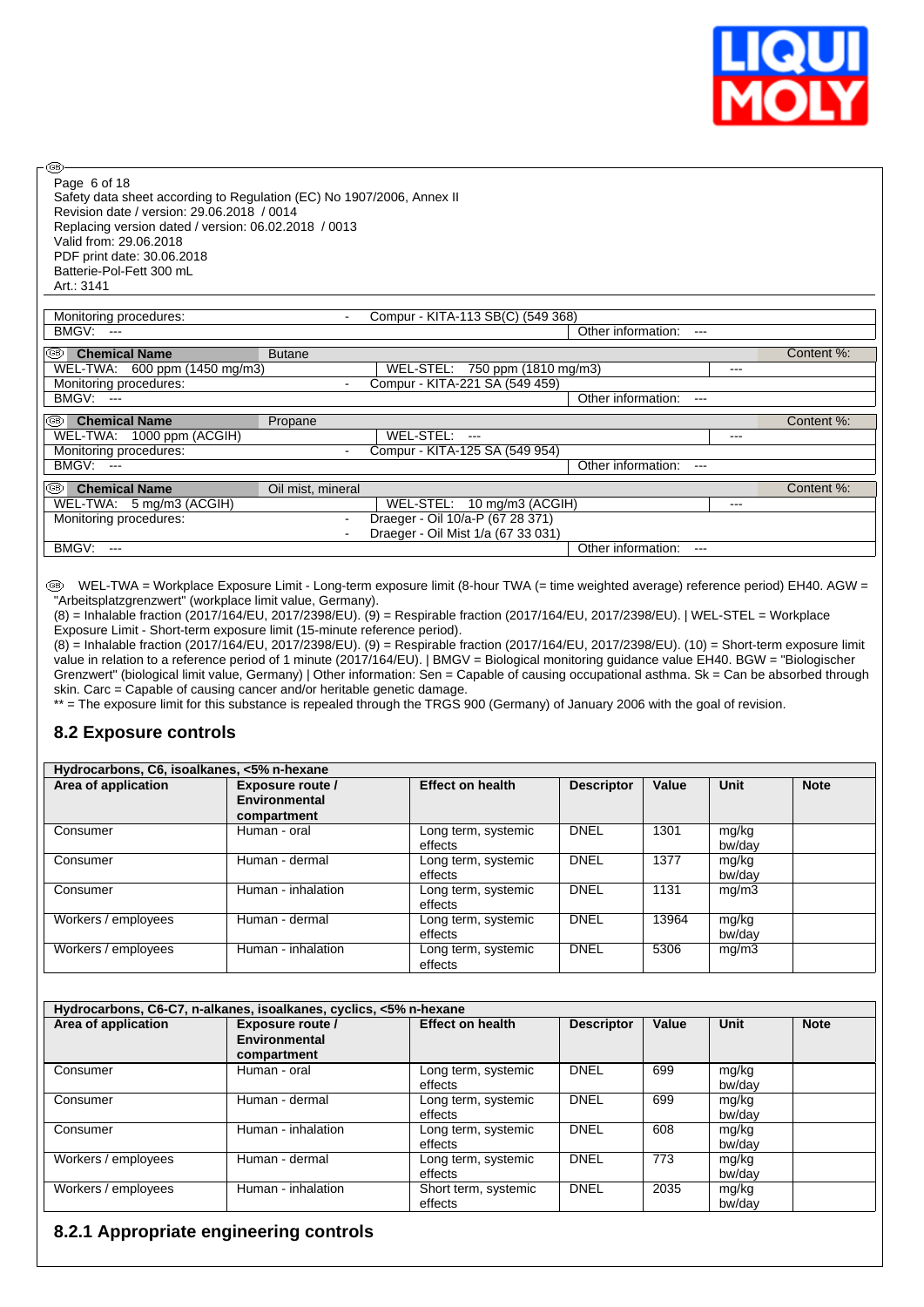

Safety data sheet according to Regulation (EC) No 1907/2006, Annex II Revision date / version: 29.06.2018 / 0014 Replacing version dated / version: 06.02.2018 / 0013 Valid from: 29.06.2018 PDF print date: 30.06.2018 Batterie-Pol-Fett 300 mL Art.: 3141 Page 7 of 18

Ensure good ventilation. This can be achieved by local suction or general air extraction.

If this is insufficient to maintain the concentration under the WEL or AGW values, suitable breathing protection should be worn.

Applies only if maximum permissible exposure values are listed here.

Suitable assessment methods for reviewing the effectiveness of protection measures adopted include metrological and non-metrological investigative techniques.

These are specified by e.g. BS EN 14042.

അ

BS EN 14042 "Workplace atmospheres. Guide for the application and use of procedures for the assessment of exposure to chemical and biological agents".

#### **8.2.2 Individual protection measures, such as personal protective equipment**

General hygiene measures for the handling of chemicals are applicable.

Wash hands before breaks and at end of work.

Keep away from food, drink and animal feedingstuffs.

Remove contaminated clothing and protective equipment before entering areas in which food is consumed.

Eye/face protection: Tight fitting protective goggles with side protection (EN 166).

Skin protection - Hand protection: Protective nitrile gloves (EN 374) Minimum layer thickness in mm:  $>= 0.4$ Permeation time (penetration time) in minutes:  $= 480$ Protective hand cream recommended. The breakthrough times determined in accordance with EN 16523-1 were not obtained under practical conditions. The recommended maximum wearing time is 50% of breakthrough time.

Skin protection - Other: Protective working garments (e.g. safety shoes EN ISO 20345, long-sleeved protective working garments).

Respiratory protection: Normally not necessary. If OES or MEL is exceeded. Gas mask filter A (EN 14387), code colour brown At high concentrations: Respiratory protection appliance (insulation device) (e.g. EN 137 or EN 138) Observe wearing time limitations for respiratory protection equipment.

Thermal hazards: Not applicable

Additional information on hand protection - No tests have been performed.

In the case of mixtures, the selection has been made according to the knowledge available and the information about the contents. Selection of materials derived from glove manufacturer's indications.

Final selection of glove material must be made taking the breakthrough times, permeation rates and degradation into account.

Selection of a suitable glove depends not only on the material but also on other quality characteristics and varies from manufacturer to manufacturer.

In the case of mixtures, the resistance of glove materials cannot be predicted and must therefore be tested before use. The exact breakthrough time of the glove material can be requested from the protective glove manufacturer and must be observed.

## **8.2.3 Environmental exposure controls**

No information available at present.

## **SECTION 9: Physical and chemical properties**

# **9.1 Information on basic physical and chemical properties**

Colour: Orange Odour: Characteristic Odour threshold:

Aerosol. Active substance: liquid.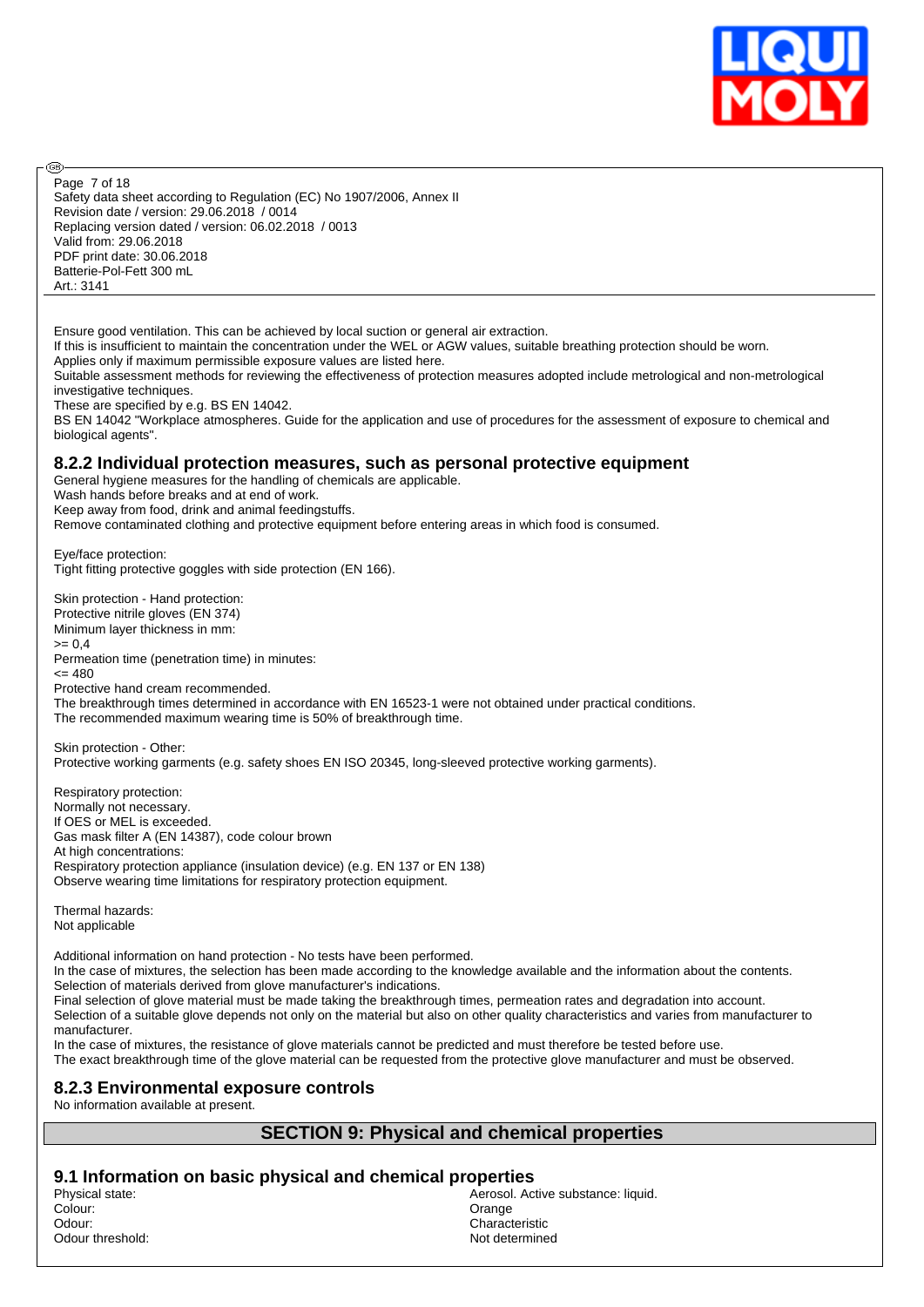

Page 8 of 18

**®** 

Safety data sheet according to Regulation (EC) No 1907/2006, Annex II Revision date / version: 29.06.2018 / 0014 Replacing version dated / version: 06.02.2018 / 0013 Valid from: 29.06.2018 PDF print date: 30.06.2018 Batterie-Pol-Fett 300 mL Art.: 3141

pH-value:<br>
Melting point/freezing point:<br>
Mot determined Melting point/freezing point: Initial boiling point and boiling range: n.a. Flash point: n.a. Evaporation rate: n.a. Flammability (solid, gas): n.a.<br>
Lower explosive limit: n.a.<br>
1 Vol-% Lower explosive limit:  $\begin{array}{ccc} 1 & 0 & 1 \ 0 & -\% & 1 \end{array}$ <br>Upper explosive limit:  $\begin{array}{ccc} 3.5 & 0 & -\% \\ 2.5 & 0 & -\% \\ 3.5 & 0 & -\% \\ 4.5 & 0 & -\% \\ 5 & 0 & -\% \\ 6 & 0 & -\% \\ 7 & 0 & -\% \\ 8 & 0 & -\% \\ 9 & 0 & -\% \\ 10 & 0 & -\% \\ 11 & 0 & -\% \\ 12 & 0 & -\% \\ 13 &$ Upper explosive limit: Vapour pressure: 2400 hPa (20°C)<br>
Vapour density (air = 1): 2400 hPa (20°C) Vapour density (air = 1): Bulk density: n.a. Solubility(ies): Not determined Water solubility:<br>
Partition coefficient (n-octanol/water):<br>
Partition coefficient (n-octanol/water): Partition coefficient (n-octanol/water): Auto-ignition temperature:  $\sim$ 200 °C (Ignition temperature )<br>Auto-ignition temperature: No Auto-ignition temperature:  $\begin{array}{ccc}\n\hline\n\end{array}$  No  $\begin{array}{ccc}\n\hline\n\end{array}$  No  $\begin{array}{ccc}\n\hline\n\end{array}$  No  $\begin{array}{ccc}\n\hline\n\end{array}$  No  $\begin{array}{ccc}\n\hline\n\end{array}$ Decomposition temperature: Viscosity: n.a.

#### Oxidising properties: No

# **9.2 Other information**

Miscibility: Not determined a state of the state of the state of the Not determined and the Not determined a state of the Not determined a state of the Not determined a state of the Not determined a state of the Not determ Fat solubility / solvent: Not determined<br>
Conductivity: Not determined<br>
Not determined Surface tension: Not determined the Solvents content: Not determined the Solvents content: Not determined the Solvents content: Not determined the Solvents of the Solvents of the Solvents of the Solvents of the Solvents of Solvents content:

Density: 0,65 g/cm3 (20°C, Active substance ) Explosive properties: Product is not explosive. When using: development of explosive vapour/air mixture possible.

Not determined<br>Not determined

## **SECTION 10: Stability and reactivity**

#### **10.1 Reactivity**

The product has not been tested. **10.2 Chemical stability** Stable with proper storage and handling. **10.3 Possibility of hazardous reactions** No dangerous reactions are known.

# **10.4 Conditions to avoid**

Pressure increase will result in danger of bursting. Heating, open flame, ignition sources

## **10.5 Incompatible materials**

Avoid contact with oxidizing agents.

# **10.6 Hazardous decomposition products**

No decomposition when used as directed.

**SECTION 11: Toxicological information**

#### **11.1 Information on toxicological effects**

Possibly more information on health effects, see Section 2.1 (classification).

| Batterie-Pol-Fett 300 mL         |                 |       |      |          |                    |              |
|----------------------------------|-----------------|-------|------|----------|--------------------|--------------|
| Art.: 3141                       |                 |       |      |          |                    |              |
| Toxicity / effect                | <b>Endpoint</b> | Value | Unit | Organism | <b>Test method</b> | <b>Notes</b> |
| Acute toxicity, by oral route:   |                 |       |      |          |                    | n.d.a.       |
| Acute toxicity, by dermal route: |                 |       |      |          |                    | n.d.a.       |
| Acute toxicity, by inhalation:   |                 |       |      |          |                    | n.d.a.       |
| Skin corrosion/irritation:       |                 |       |      |          |                    | n.d.a.       |
| Serious eye damage/irritation:   |                 |       |      |          |                    | n.d.a.       |
| Respiratory or skin              |                 |       |      |          |                    | n.d.a.       |
| sensitisation:                   |                 |       |      |          |                    |              |
|                                  |                 |       |      |          |                    |              |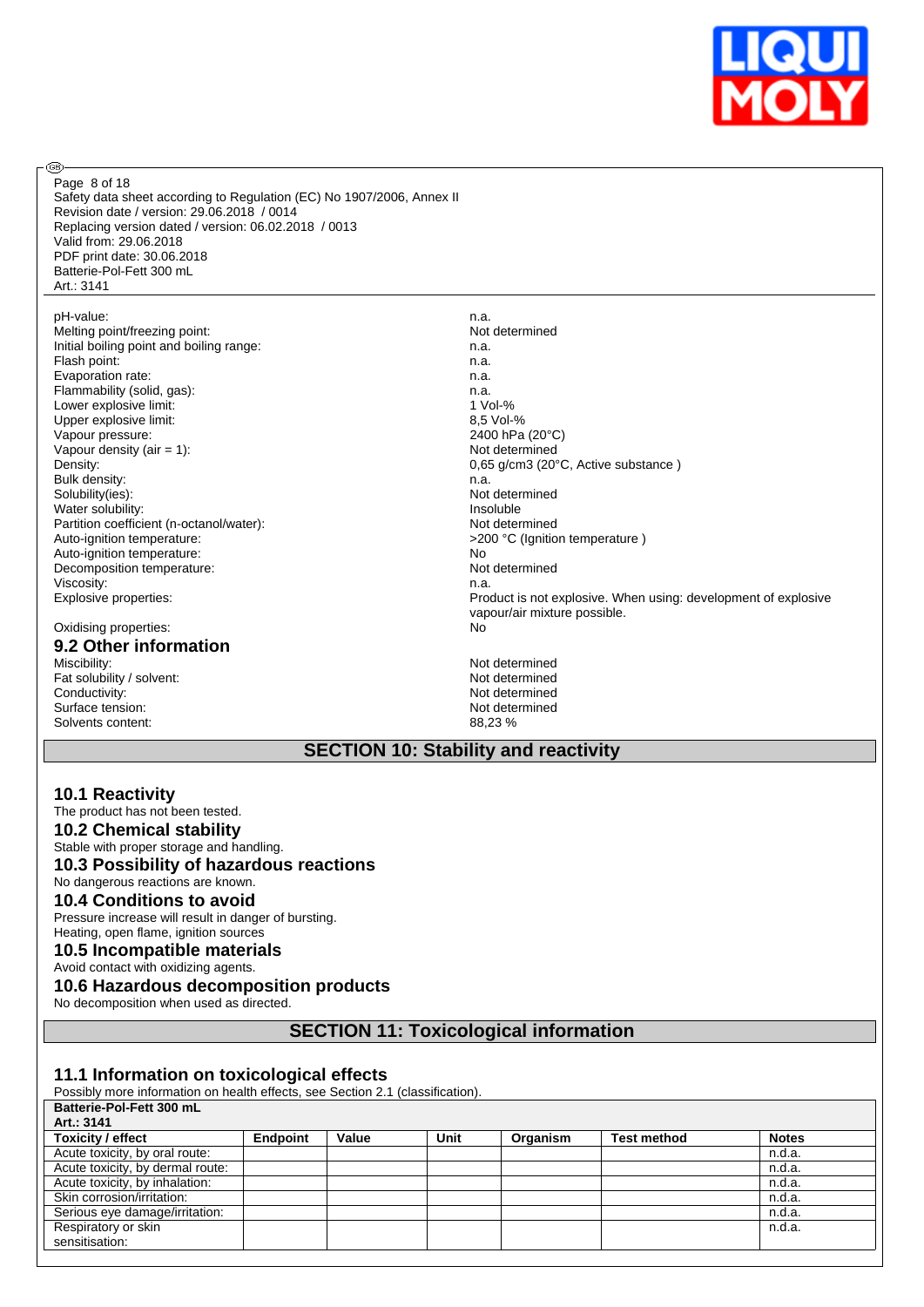

Safety data sheet according to Regulation (EC) No 1907/2006, Annex II Revision date / version: 29.06.2018 / 0014 Replacing version dated / version: 06.02.2018 / 0013 Valid from: 29.06.2018 PDF print date: 30.06.2018 Batterie-Pol-Fett 300 mL Art.: 3141 Page 9 of 18

 $\circledcirc$ 

| Germ cell mutagenicity:          |  |  | n.d.a.            |
|----------------------------------|--|--|-------------------|
| Carcinogenicity:                 |  |  | negative, the     |
|                                  |  |  | real              |
|                                  |  |  | Naphthalene       |
|                                  |  |  | content is $<$ 1% |
| Reproductive toxicity:           |  |  | n.d.a.            |
| Specific target organ toxicity - |  |  | n.d.a.            |
| single exposure (STOT-SE):       |  |  |                   |
| Specific target organ toxicity - |  |  | n.d.a.            |
| repeated exposure (STOT-RE):     |  |  |                   |
| Aspiration hazard:               |  |  | n.d.a.            |
| Symptoms:                        |  |  | n.d.a.            |
|                                  |  |  |                   |

| Hydrocarbons, C6, isoalkanes, <5% n-hexane |                 |        |       |          |                       |                   |
|--------------------------------------------|-----------------|--------|-------|----------|-----------------------|-------------------|
| Toxicity / effect                          | <b>Endpoint</b> | Value  | Unit  | Organism | <b>Test method</b>    | <b>Notes</b>      |
| Acute toxicity, by oral route:             | LD50            | >16750 | mg/kg | Rat      | OECD 401 (Acute Oral  |                   |
|                                            |                 |        |       |          | Toxicity)             |                   |
| Acute toxicity, by dermal route:           | LD50            | >3350  | mg/kg | Rabbit   | OECD 402 (Acute       |                   |
|                                            |                 |        |       |          | Dermal Toxicity)      |                   |
| Acute toxicity, by inhalation:             | <b>LC50</b>     | 259354 | mg/m3 | Rat      | OECD 403 (Acute       |                   |
|                                            |                 |        |       |          | Inhalation Toxicity)  |                   |
| Skin corrosion/irritation:                 |                 |        |       |          |                       | Irritant          |
| Respiratory or skin                        |                 |        |       | Mouse    | OECD 429 (Skin        | No (skin contact) |
| sensitisation:                             |                 |        |       |          | Sensitisation - Local |                   |
|                                            |                 |        |       |          | Lymph Node Assay)     |                   |
| Aspiration hazard:                         |                 |        |       |          |                       | Yes               |
| Symptoms:                                  |                 |        |       |          |                       | drowsiness,       |
|                                            |                 |        |       |          |                       | unconsciousness   |
|                                            |                 |        |       |          |                       |                   |
|                                            |                 |        |       |          |                       | heart/circulatory |
|                                            |                 |        |       |          |                       | disorders,        |
|                                            |                 |        |       |          |                       | headaches,        |
|                                            |                 |        |       |          |                       | cramps,           |
|                                            |                 |        |       |          |                       | drowsiness,       |
|                                            |                 |        |       |          |                       | mucous            |
|                                            |                 |        |       |          |                       | membrane          |
|                                            |                 |        |       |          |                       | irritation,       |
|                                            |                 |        |       |          |                       | dizziness,        |
|                                            |                 |        |       |          |                       | nausea and        |
|                                            |                 |        |       |          |                       | vomiting.         |

| Hydrocarbons, C6-C7, n-alkanes, isoalkanes, cyclics, <5% n-hexane |             |       |         |          |                      |                   |
|-------------------------------------------------------------------|-------------|-------|---------|----------|----------------------|-------------------|
| Toxicity / effect                                                 | Endpoint    | Value | Unit    | Organism | <b>Test method</b>   | <b>Notes</b>      |
| Acute toxicity, by oral route:                                    | LD50        | >5000 | mg/kg   | Rat      | OECD 401 (Acute Oral |                   |
|                                                                   |             |       |         |          | Toxicity)            |                   |
| Acute toxicity, by dermal route:                                  | LD50        | >2000 | mg/kg   | Rat      | OECD 402 (Acute      |                   |
|                                                                   |             |       |         |          | Dermal Toxicity)     |                   |
| Acute toxicity, by inhalation:                                    | <b>LC50</b> | $>20$ | mg/l/4h | Rat      | OECD 403 (Acute      | Vapours           |
|                                                                   |             |       |         |          | Inhalation Toxicity) |                   |
| Skin corrosion/irritation:                                        |             |       |         |          |                      | Product removes   |
|                                                                   |             |       |         |          |                      | fat., Irritant    |
| Skin corrosion/irritation:                                        |             |       |         |          |                      | Repeated          |
|                                                                   |             |       |         |          |                      | exposure may      |
|                                                                   |             |       |         |          |                      | cause skin        |
|                                                                   |             |       |         |          |                      | dryness or        |
|                                                                   |             |       |         |          |                      | cracking.         |
| Serious eye damage/irritation:                                    |             |       |         |          |                      | Not irritant      |
| Respiratory or skin                                               |             |       |         |          |                      | Not sensitizising |
| sensitisation:                                                    |             |       |         |          |                      |                   |
| Specific target organ toxicity -                                  |             |       |         |          |                      | May cause         |
| single exposure (STOT-SE):                                        |             |       |         |          |                      | respiratory       |
|                                                                   |             |       |         |          |                      | irritation.       |
| Aspiration hazard:                                                |             |       |         |          |                      | Yes               |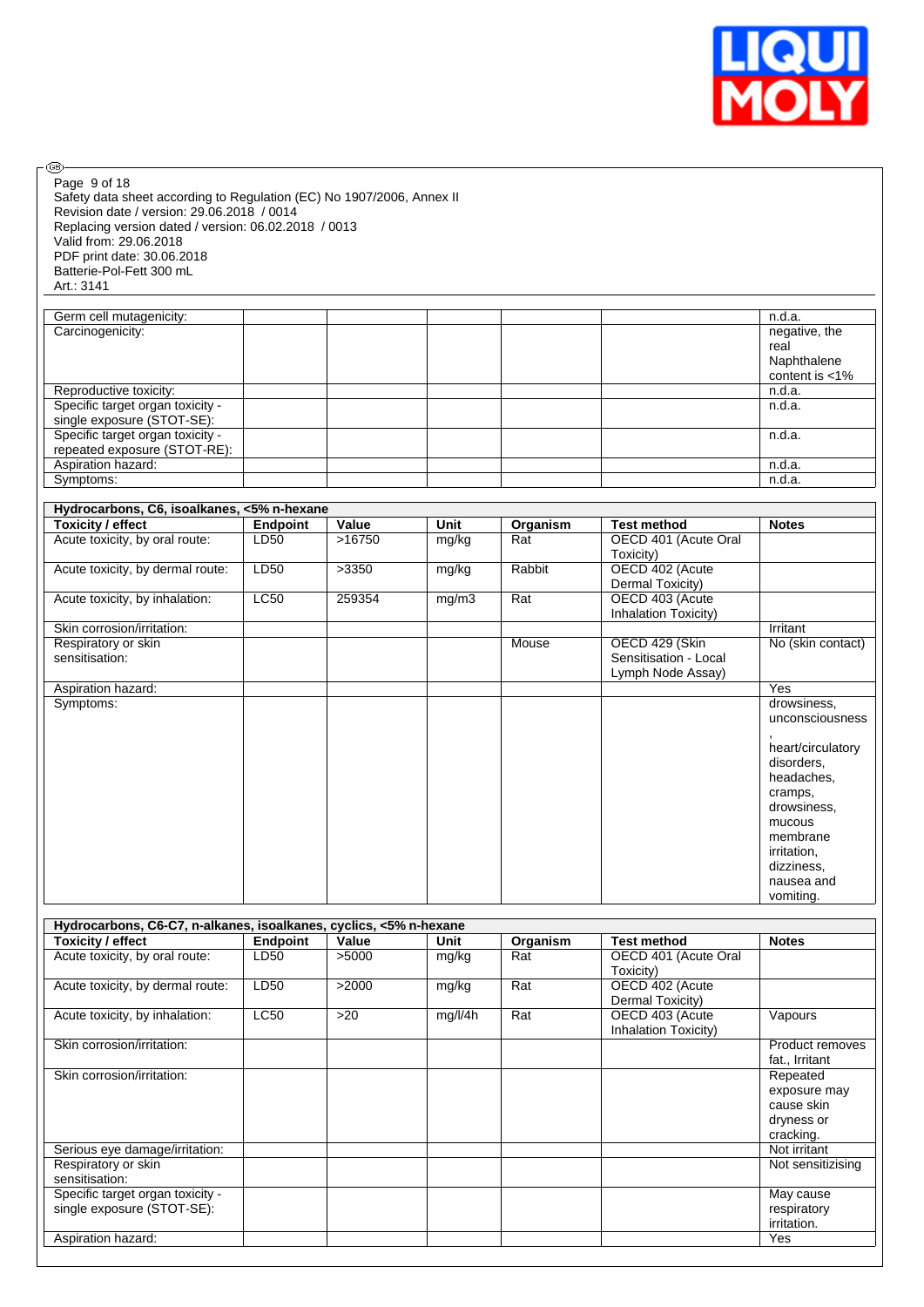

 $\circledcirc$ Page 10 of 18

Safety data sheet according to Regulation (EC) No 1907/2006, Annex II Revision date / version: 29.06.2018 / 0014 Replacing version dated / version: 06.02.2018 / 0013 Valid from: 29.06.2018 PDF print date: 30.06.2018 Batterie-Pol-Fett 300 mL Art.: 3141

| Symptoms: |  |  | drowsiness,        |
|-----------|--|--|--------------------|
|           |  |  | unconsciousness    |
|           |  |  |                    |
|           |  |  | heart/circulatory  |
|           |  |  | disorders,         |
|           |  |  | headaches,         |
|           |  |  | cramps,            |
|           |  |  | drowsiness,        |
|           |  |  | mucous             |
|           |  |  | membrane           |
|           |  |  | irritation,        |
|           |  |  | dizziness,         |
|           |  |  | nausea and         |
|           |  |  | vomiting.,         |
|           |  |  | Chemical           |
|           |  |  | pneumonitis        |
|           |  |  | (condition similar |
|           |  |  | to pneumonia)      |

| 4,5-dihydro-2-heptadecyl-1H-imidazole-1-ethylamine |          |       |       |          |                       |                  |  |  |  |  |
|----------------------------------------------------|----------|-------|-------|----------|-----------------------|------------------|--|--|--|--|
| Toxicity / effect                                  | Endpoint | Value | Unit  | Organism | <b>Test method</b>    | <b>Notes</b>     |  |  |  |  |
| Acute toxicity, by oral route:                     | LD50     | >2000 | mg/kg | Rat      | OECD 401 (Acute Oral  | Analogous        |  |  |  |  |
|                                                    |          |       |       |          | Toxicity)             | conclusion       |  |  |  |  |
| Skin corrosion/irritation:                         |          |       |       | Rabbit   |                       | Irritant         |  |  |  |  |
| Serious eye damage/irritation:                     |          |       |       | Rabbit   | OECD 405 (Acute Eye   | Risk of serious  |  |  |  |  |
|                                                    |          |       |       |          | Irritation/Corrosion) | damage to eyes.  |  |  |  |  |
| Symptoms:                                          |          |       |       |          |                       | gastrointestinal |  |  |  |  |
|                                                    |          |       |       |          |                       | disturbances     |  |  |  |  |
| Experiences in humans:                             |          |       |       |          |                       | Corrosive,       |  |  |  |  |
|                                                    |          |       |       |          |                       | Analogous        |  |  |  |  |
|                                                    |          |       |       |          |                       | conclusion       |  |  |  |  |

| <b>Isobutane</b>               |          |       |         |          |                               |                 |
|--------------------------------|----------|-------|---------|----------|-------------------------------|-----------------|
| <b>Toxicity / effect</b>       | Endpoint | Value | Unit    | Organism | <b>Test method</b>            | <b>Notes</b>    |
| Acute toxicity, by inhalation: | LC50     | 658   | mg/l/4h | Rat      |                               |                 |
| Serious eye damage/irritation: |          |       |         | Rabbit   |                               | Not irritant    |
| Germ cell mutagenicity:        |          |       |         |          | OECD 471 (Bacterial           | Negative        |
|                                |          |       |         |          | <b>Reverse Mutation Test)</b> |                 |
| Aspiration hazard:             |          |       |         |          |                               | No              |
| Symptoms:                      |          |       |         |          |                               | unconsciousness |
|                                |          |       |         |          |                               | , frostbite,    |
|                                |          |       |         |          |                               | headaches,      |
|                                |          |       |         |          |                               | cramps,         |
|                                |          |       |         |          |                               | dizziness,      |
|                                |          |       |         |          |                               | nausea and      |
|                                |          |       |         |          |                               | vomiting.       |

| <b>Butane</b>                  |                 |       |         |          |                               |              |
|--------------------------------|-----------------|-------|---------|----------|-------------------------------|--------------|
| <b>Toxicity / effect</b>       | <b>Endpoint</b> | Value | Unit    | Organism | <b>Test method</b>            | <b>Notes</b> |
| Acute toxicity, by inhalation: | LC50            | 658   | ma/l/4h | Rat      |                               |              |
| Germ cell mutagenicity:        |                 |       |         |          | OECD 471 (Bacterial           | Negative     |
|                                |                 |       |         |          | <b>Reverse Mutation Test)</b> |              |
| Aspiration hazard:             |                 |       |         |          |                               | No           |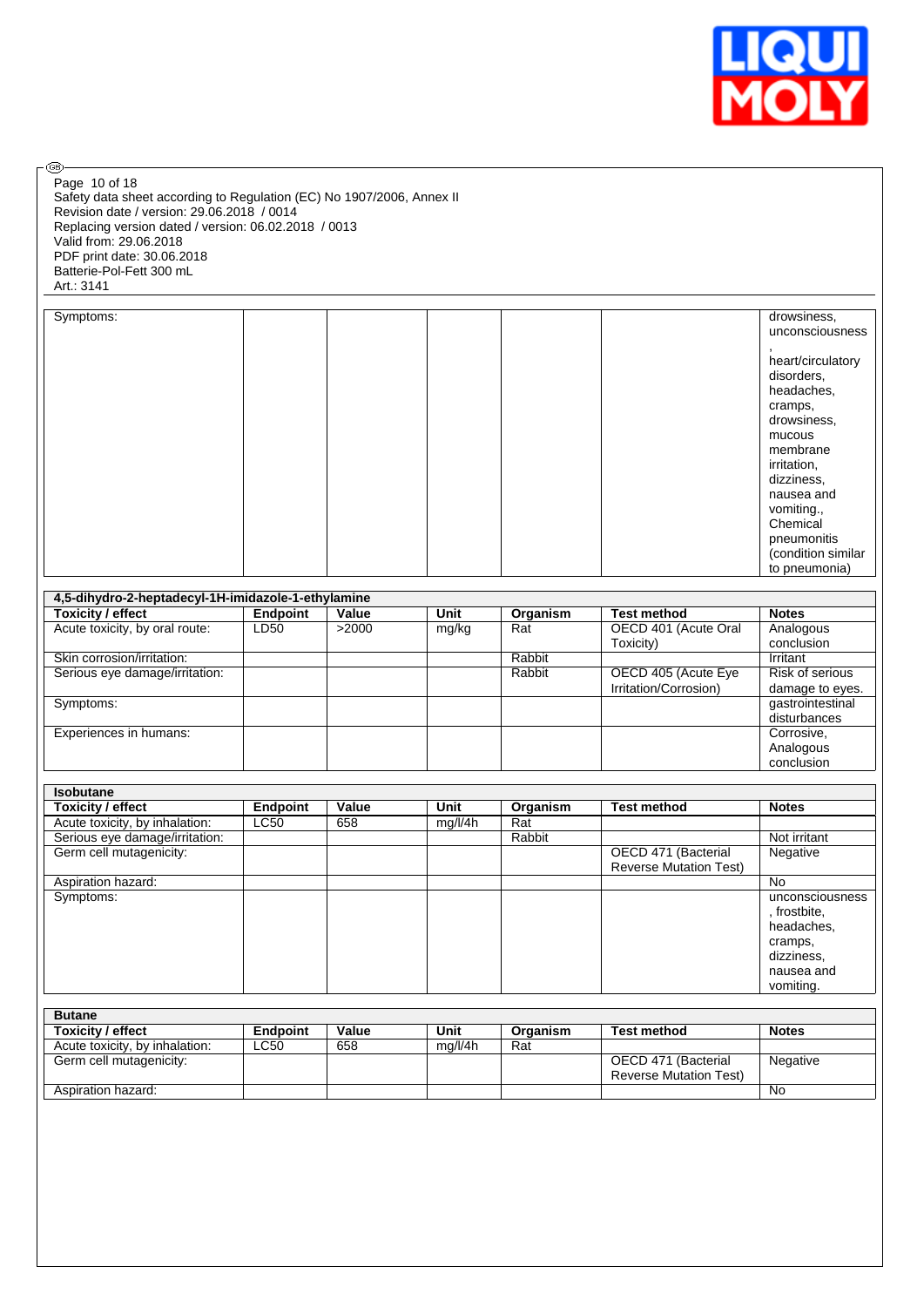

Page 11 of 18

®

Safety data sheet according to Regulation (EC) No 1907/2006, Annex II Revision date / version: 29.06.2018 / 0014 Replacing version dated / version: 06.02.2018 / 0013 Valid from: 29.06.2018 PDF print date: 30.06.2018 Batterie-Pol-Fett 300 mL Art.: 3141

| Symptoms: |  |  | ataxia, breathing<br>difficulties, |
|-----------|--|--|------------------------------------|
|           |  |  | drowsiness,                        |
|           |  |  | unconsciousness<br>, frostbite,    |
|           |  |  | disturbed heart                    |
|           |  |  | rhythm,                            |
|           |  |  | headaches,                         |
|           |  |  | cramps,                            |
|           |  |  | intoxication,                      |
|           |  |  | dizziness,                         |
|           |  |  | nausea and                         |
|           |  |  | vomiting.                          |

| Propane                        |                 |        |         |          |                               |                 |
|--------------------------------|-----------------|--------|---------|----------|-------------------------------|-----------------|
| <b>Toxicity / effect</b>       | <b>Endpoint</b> | Value  | Unit    | Organism | <b>Test method</b>            | <b>Notes</b>    |
| Acute toxicity, by inhalation: | <b>LC50</b>     | 658    | mg/l/4h | Rat      |                               |                 |
| Germ cell mutagenicity:        |                 |        |         |          | OECD 471 (Bacterial           | Negative        |
|                                |                 |        |         |          | <b>Reverse Mutation Test)</b> |                 |
| Reproductive toxicity          | <b>NOAEC</b>    | 21,641 | mg/l    |          | OECD 422 (Combined            |                 |
| (Developmental toxicity):      |                 |        |         |          | Repeated Dose Tox.            |                 |
|                                |                 |        |         |          | Study with the                |                 |
|                                |                 |        |         |          | Reproduction/Developm.        |                 |
|                                |                 |        |         |          | Tox. Screening Test)          |                 |
| Aspiration hazard:             |                 |        |         |          |                               | <b>No</b>       |
| Symptoms:                      |                 |        |         |          |                               | breathing       |
|                                |                 |        |         |          |                               | difficulties.   |
|                                |                 |        |         |          |                               | unconsciousness |
|                                |                 |        |         |          |                               | , frostbite,    |
|                                |                 |        |         |          |                               | headaches,      |
|                                |                 |        |         |          |                               | cramps, mucous  |
|                                |                 |        |         |          |                               | membrane        |
|                                |                 |        |         |          |                               | irritation,     |
|                                |                 |        |         |          |                               | dizziness,      |
|                                |                 |        |         |          |                               | nausea and      |
|                                |                 |        |         |          |                               | vomiting.       |

# **SECTION 12: Ecological information**

Possibly more information on environmental effects, see Section 2.1 (classification). **Batterie-Pol-Fett 300 mL Art.: 3141 Toxicity / effect Endpoint Time Value Unit Organism Test method Notes** 12.1. Toxicity to fish: n.d.a.<br>12.1. Toxicity to daphnia: n.d.a. 12.1. Toxicity to daphnia: 12.1. Toxicity to algae: n.d.a. n.d.a. n.d.a. n.d.a. n.d.a. n.d.a. n.d.a. n.d.a. n.d.a. n.d.a. 12.2. Persistence and degradability: n.d.a. 12.3. Bioaccumulative potential: n.d.a. 12.4. Mobility in soil: Product is slightly volatile. 12.5. Results of PBT and vPvB assessment n.d.a. 12.6. Other adverse effects: n.d.a. Other information: and according to the according to the according to the According to the recipe, contains no AOX. **Hydrocarbons, C6, isoalkanes, <5% n-hexane Toxicity / effect Endpoint Time Value Unit Organism Test method Notes**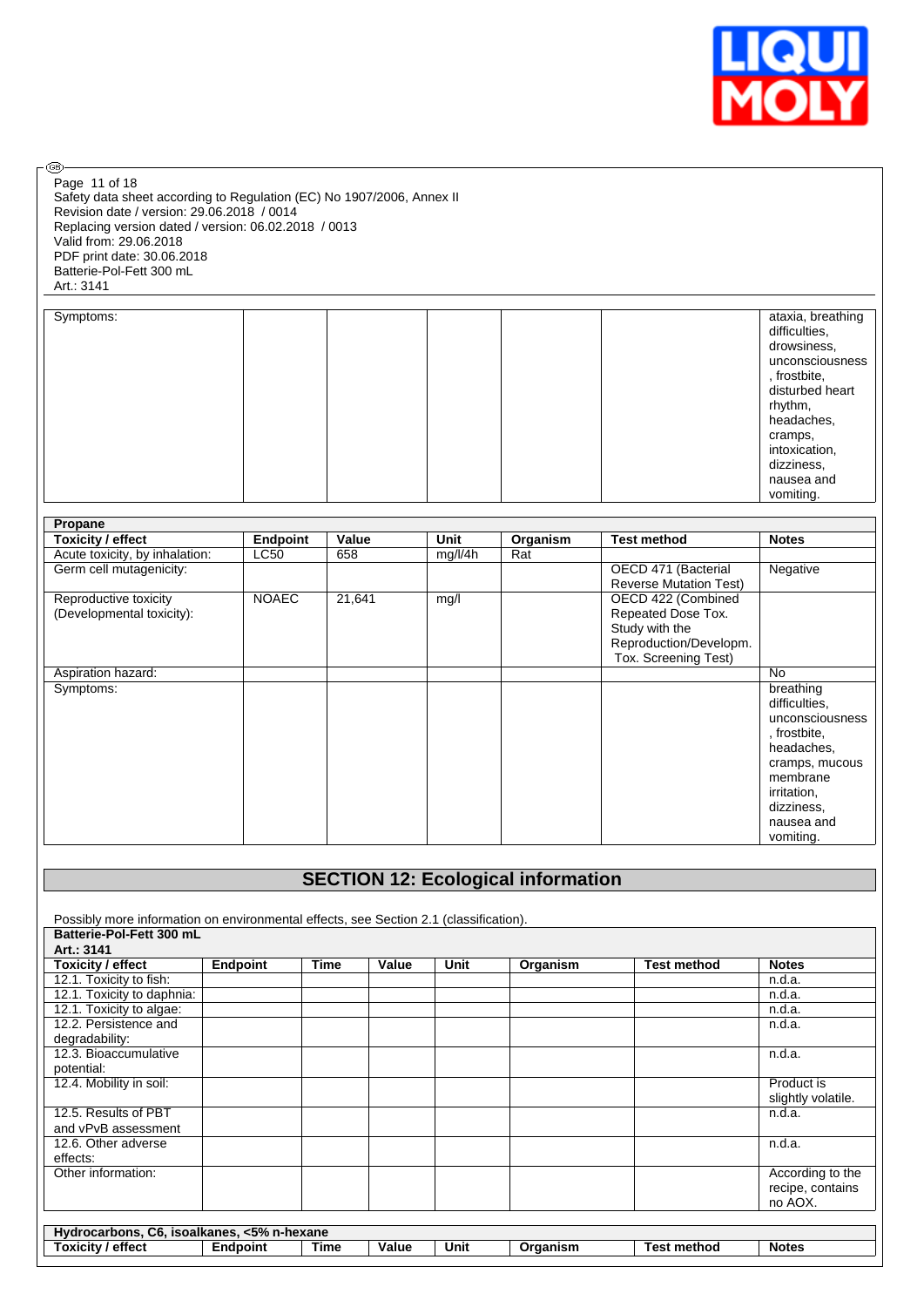

Safety data sheet according to Regulation (EC) No 1907/2006, Annex II Revision date / version: 29.06.2018 / 0014 Replacing version dated / version: 06.02.2018 / 0013 Valid from: 29.06.2018 PDF print date: 30.06.2018 Page 12 of 18

Batterie-Pol-Fett 300 mL Art.: 3141

 $\circledcirc$ 

| 12.1. Toxicity to fish:                     | LC50              | 48h | >1    | mg/l | Oryzias latipes                     |      | Analogous<br>conclusion                               |
|---------------------------------------------|-------------------|-----|-------|------|-------------------------------------|------|-------------------------------------------------------|
| 12.1. Toxicity to fish:                     | NOEC/NOEL         | 28d | 4,09  | mg/l | Oncorhynchus<br>mykiss              | QSAR |                                                       |
| 12.1. Toxicity to daphnia:                  | <b>EC50</b>       | 48h | 31,9  | mg/l | Daphnia magna                       | QSAR |                                                       |
| 12.1. Toxicity to daphnia:                  | NOEC/NOEL         | 21d | 7,14  | mg/l | Daphnia magna                       | QSAR |                                                       |
| 12.1. Toxicity to daphnia:                  | <b>LC50</b>       | 48h | 3,87  | mg/l | Daphnia magna                       |      | Analogous<br>conclusion                               |
| 12.1. Toxicity to algae:                    | <b>NOELR</b>      | 72h | 30    | mg/l | Raphidocelis<br>subcapitata         |      |                                                       |
| 12.1. Toxicity to algae:                    | ErC <sub>50</sub> | 72h | 55    | mg/l | Pseudokirchneriell                  |      | Analogous                                             |
|                                             |                   |     |       |      | a subcapitata                       |      | conclusion                                            |
| 12.1. Toxicity to algae:                    | <b>EC50</b>       | 72h | 13,56 | mg/l | Pseudokirchneriell<br>a subcapitata | QSAR |                                                       |
| 12.2. Persistence and<br>degradability:     |                   | 28d | 98    | $\%$ |                                     |      | Readily<br>biodegradable<br>(Analogous<br>conclusion) |
| 12.3. Bioaccumulative<br>potential:         | Log Kow           |     | 4     |      |                                     |      |                                                       |
| 12.5. Results of PBT<br>and vPvB assessment |                   |     |       |      |                                     |      | No PBT<br>substance, No<br>vPvB substance             |

|                            | Hydrocarbons, C6-C7, n-alkanes, isoalkanes, cyclics, <5% n-hexane |             |             |      |                    |                           |                 |  |  |  |  |  |
|----------------------------|-------------------------------------------------------------------|-------------|-------------|------|--------------------|---------------------------|-----------------|--|--|--|--|--|
| Toxicity / effect          | Endpoint                                                          | <b>Time</b> | Value       | Unit | Organism           | <b>Test method</b>        | <b>Notes</b>    |  |  |  |  |  |
| 12.1. Toxicity to fish:    | <b>LC50</b>                                                       | 96h         | 11,4        | mg/l | Leuciscus idus     | OECD 203 (Fish,           |                 |  |  |  |  |  |
|                            |                                                                   |             |             |      |                    | <b>Acute Toxicity</b>     |                 |  |  |  |  |  |
|                            |                                                                   |             |             |      |                    | Test)                     |                 |  |  |  |  |  |
| 12.1. Toxicity to daphnia: | <b>NOELR</b>                                                      | 21d         | 1           | mg/l | Daphnia magna      | <b>OECD 211</b>           |                 |  |  |  |  |  |
|                            |                                                                   |             |             |      |                    | (Daphnia magna            |                 |  |  |  |  |  |
|                            |                                                                   |             |             |      |                    | <b>Reproduction Test)</b> |                 |  |  |  |  |  |
| 12.1. Toxicity to daphnia: | <b>EC50</b>                                                       | 48h         | 3           | mg/l | Daphnia magna      | <b>OECD 202</b>           |                 |  |  |  |  |  |
|                            |                                                                   |             |             |      |                    | (Daphnia sp.              |                 |  |  |  |  |  |
|                            |                                                                   |             |             |      |                    | Acute                     |                 |  |  |  |  |  |
|                            |                                                                   |             |             |      |                    | Immobilisation            |                 |  |  |  |  |  |
|                            |                                                                   |             |             |      |                    | Test)                     |                 |  |  |  |  |  |
| 12.1. Toxicity to algae:   | <b>EC50</b>                                                       | 72h         | 30          | mg/l | Pseudokirchneriell | OECD 201 (Alga,           |                 |  |  |  |  |  |
|                            |                                                                   |             |             |      | a subcapitata      | Growth Inhibition         |                 |  |  |  |  |  |
|                            |                                                                   |             |             |      |                    | Test)                     |                 |  |  |  |  |  |
| 12.2. Persistence and      |                                                                   | 28d         | 81          | $\%$ |                    |                           | Readily         |  |  |  |  |  |
| degradability:             |                                                                   |             |             |      |                    |                           | biodegradable,  |  |  |  |  |  |
|                            |                                                                   |             |             |      |                    |                           | Analogous       |  |  |  |  |  |
|                            |                                                                   |             |             |      |                    |                           | conclusion      |  |  |  |  |  |
| 12.5. Results of PBT       |                                                                   |             |             |      |                    |                           | No PBT          |  |  |  |  |  |
| and vPvB assessment        |                                                                   |             |             |      |                    |                           | substance, No   |  |  |  |  |  |
|                            |                                                                   |             |             |      |                    |                           | vPvB substance  |  |  |  |  |  |
| Other information:         | <b>AOX</b>                                                        |             | $\mathbf 0$ | %    |                    |                           |                 |  |  |  |  |  |
| Other information:         | DOC                                                               |             |             |      |                    |                           | DOC-elimination |  |  |  |  |  |
|                            |                                                                   |             |             |      |                    |                           | degree(complexi |  |  |  |  |  |
|                            |                                                                   |             |             |      |                    |                           | ng organic      |  |  |  |  |  |
|                            |                                                                   |             |             |      |                    |                           | substance)>=    |  |  |  |  |  |
|                            |                                                                   |             |             |      |                    |                           | 80%/28d:, n.a.  |  |  |  |  |  |

| 4.5-dihydro-2-heptadecyl-1H-imidazole-1-ethylamine |                 |      |       |      |          |                                          |                         |  |  |  |  |
|----------------------------------------------------|-----------------|------|-------|------|----------|------------------------------------------|-------------------------|--|--|--|--|
| <b>Toxicity / effect</b>                           | <b>Endpoint</b> | Time | Value | Unit | Organism | <b>Test method</b>                       | <b>Notes</b>            |  |  |  |  |
| 12.1. Toxicity to fish:                            | LC50            | 96h  | 0.35  | mg/l |          | OECD 203 (Fish.<br><b>Acute Toxicity</b> | Analogous<br>conclusion |  |  |  |  |
|                                                    |                 |      |       |      |          | Test)                                    |                         |  |  |  |  |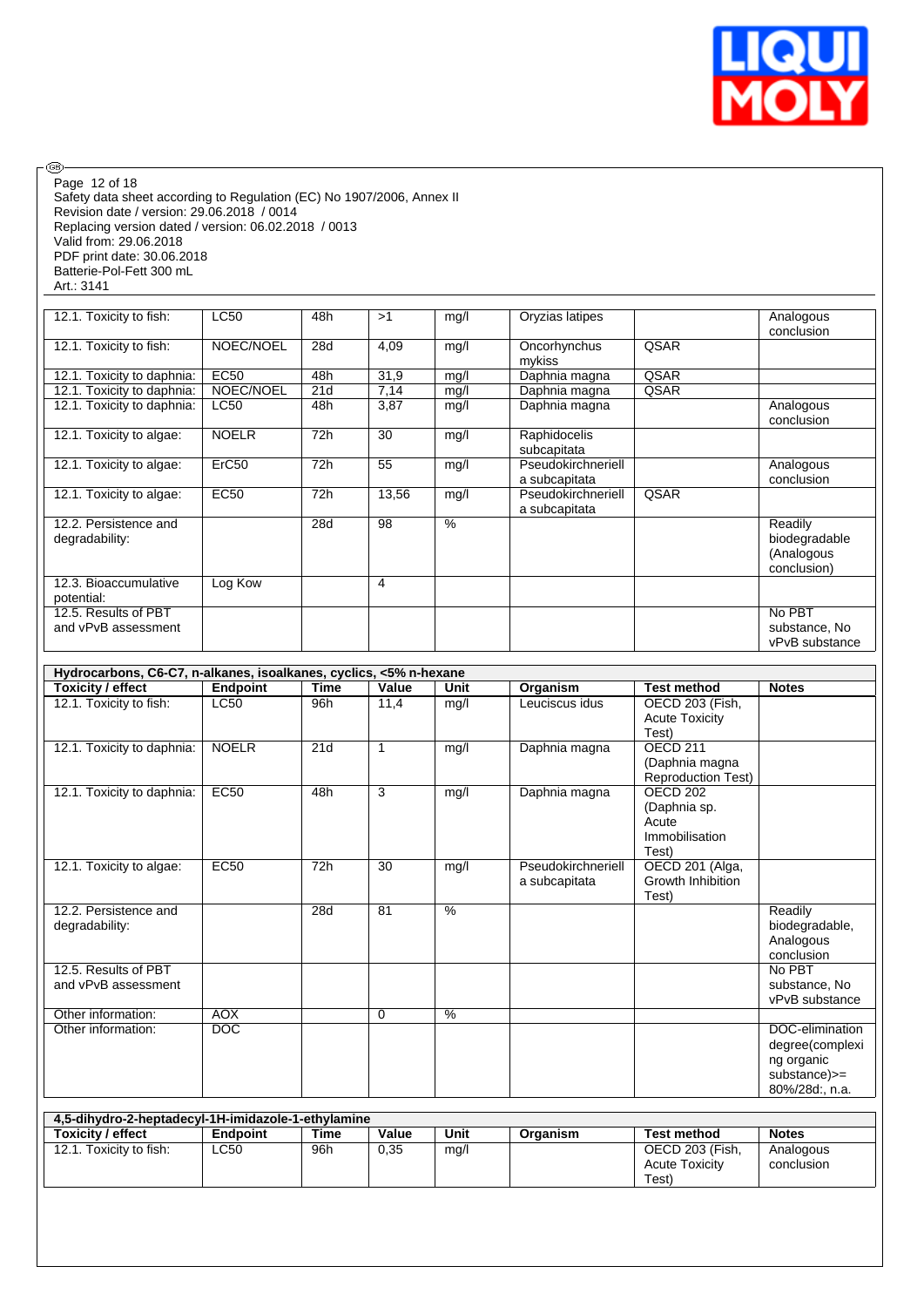

Safety data sheet according to Regulation (EC) No 1907/2006, Annex II Revision date / version: 29.06.2018 / 0014 Replacing version dated / version: 06.02.2018 / 0013 Valid from: 29.06.2018 PDF print date: 30.06.2018 Batterie-Pol-Fett 300 mL Art.: 3141 Page 13 of 18

◉

| 12.1. Toxicity to daphnia:              | EC50 | 48h | 0,29    | mg/l | Daphnia magna | OECD 202<br>(Daphnia sp.<br>Acute       | Analogous<br>conclusion      |
|-----------------------------------------|------|-----|---------|------|---------------|-----------------------------------------|------------------------------|
|                                         |      |     |         |      |               | Immobilisation<br>Test)                 |                              |
| 12.2. Persistence and<br>degradability: |      |     |         |      |               | OECD 301<br>(Ready<br>Biodegradability) | Not readily<br>biodegradable |
| Other information:                      | COD  |     | 2704000 | mq/l |               | DIN 38409-H41                           |                              |

| <b>Isobutane</b>         |             |             |       |      |          |                    |                     |
|--------------------------|-------------|-------------|-------|------|----------|--------------------|---------------------|
| <b>Toxicity / effect</b> | Endpoint    | <b>Time</b> | Value | Unit | Organism | <b>Test method</b> | <b>Notes</b>        |
| 12.3. Bioaccumulative    |             |             |       |      |          |                    | A notable           |
| potential:               |             |             |       |      |          |                    | biological          |
|                          |             |             |       |      |          |                    | accumulation        |
|                          |             |             |       |      |          |                    | potential is not to |
|                          |             |             |       |      |          |                    | be expected         |
|                          |             |             |       |      |          |                    | (LogPow 1-3).       |
| 12.1. Toxicity to fish:  | <b>LC50</b> | 96h         | 27,98 | mg/l |          |                    |                     |
| 12.1. Toxicity to algae: | EC50        | 96h         | 7,71  | mq/l |          |                    |                     |
| 12.2. Persistence and    |             |             |       |      |          |                    | Readily             |
| degradability:           |             |             |       |      |          |                    | biodegradable       |
| 12.5. Results of PBT     |             |             |       |      |          |                    | No PBT              |
| and vPvB assessment      |             |             |       |      |          |                    | substance, No       |
|                          |             |             |       |      |          |                    | vPvB substance      |

| <b>Butane</b>              |             |      |       |      |          |                    |                     |
|----------------------------|-------------|------|-------|------|----------|--------------------|---------------------|
| <b>Toxicity / effect</b>   | Endpoint    | Time | Value | Unit | Organism | <b>Test method</b> | <b>Notes</b>        |
| 12.1. Toxicity to fish:    | LC50        | 96h  | 24.11 | mg/l |          | QSAR               |                     |
| 12.1. Toxicity to daphnia: | <b>LC50</b> | 48h  | 14.22 | mq/l |          | QSAR               |                     |
| 12.3. Bioaccumulative      | Log Pow     |      | 2,98  |      |          |                    | A notable           |
| potential:                 |             |      |       |      |          |                    | biological          |
|                            |             |      |       |      |          |                    | accumulation        |
|                            |             |      |       |      |          |                    | potential is not to |
|                            |             |      |       |      |          |                    | be expected         |
|                            |             |      |       |      |          |                    | (LogPow 1-3).       |
| 12.5. Results of PBT       |             |      |       |      |          |                    | No PBT              |
| and vPvB assessment        |             |      |       |      |          |                    | substance, No       |
|                            |             |      |       |      |          |                    | vPvB substance      |

| Propane                                     |          |             |       |      |          |                    |                                                                                                |
|---------------------------------------------|----------|-------------|-------|------|----------|--------------------|------------------------------------------------------------------------------------------------|
| <b>Toxicity / effect</b>                    | Endpoint | <b>Time</b> | Value | Unit | Organism | <b>Test method</b> | <b>Notes</b>                                                                                   |
| 12.3. Bioaccumulative<br>potential:         | Log Pow  |             | 2,28  |      |          |                    | A notable<br>biological<br>accumulation<br>potential is not to<br>be expected<br>(LogPow 1-3). |
| 12.5. Results of PBT<br>and vPvB assessment |          |             |       |      |          |                    | No PBT<br>substance, No<br>vPvB substance                                                      |

# **SECTION 13: Disposal considerations**

# **13.1 Waste treatment methods**

## **For the substance / mixture / residual amounts**

EC disposal code no.:

The waste codes are recommendations based on the scheduled use of this product. Owing to the user's specific conditions for use and disposal, other waste codes may be allocated under certain circumstances. (2014/955/EU)

16 05 04 gases in pressure containers (including halons) containing hazardous substances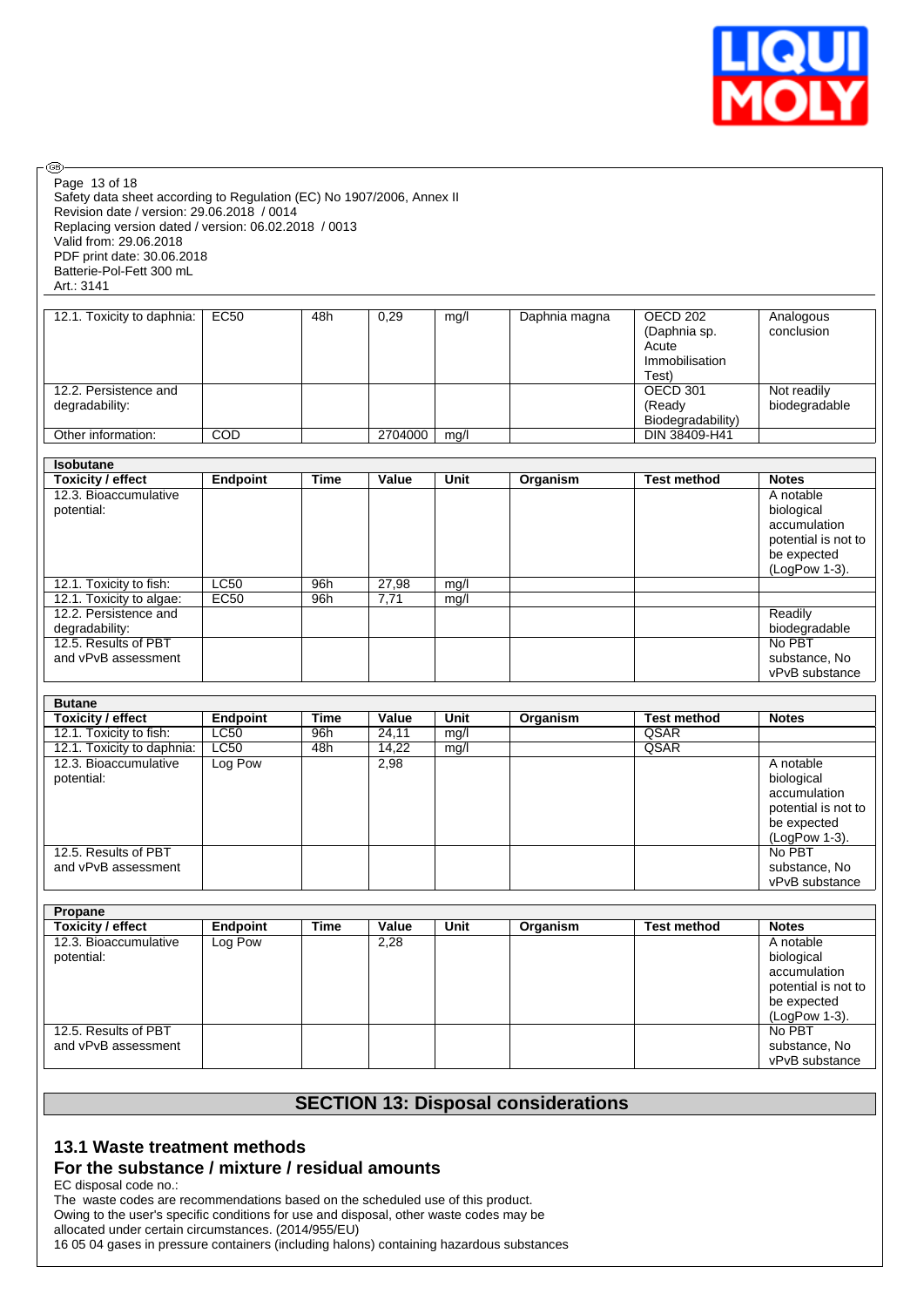

Safety data sheet according to Regulation (EC) No 1907/2006, Annex II Revision date / version: 29.06.2018 / 0014 Replacing version dated / version: 06.02.2018 / 0013 Valid from: 29.06.2018 PDF print date: 30.06.2018 Batterie-Pol-Fett 300 mL Art.: 3141 Page 14 of 18

Recommendation:

@

Sewage disposal shall be discouraged. Pay attention to local and national official regulations. Take full aerosol cans to problem waste collection. Take emptied aerosol cans to valuable material collection. **For contaminated packing material** Pay attention to local and national official regulations. Recommendation:

Do not perforate, cut up or weld uncleaned container. 15 01 04 metallic packaging

15 01 10 packaging containing residues of or contaminated by hazardous substances

# **SECTION 14: Transport information**

| <b>General statements</b><br>14.1. UN number:<br>Transport by road/by rail (ADR/RID)                     | 1950                           |  |  |  |
|----------------------------------------------------------------------------------------------------------|--------------------------------|--|--|--|
| 14.2. UN proper shipping name:<br>UN 1950 AEROSOLS                                                       |                                |  |  |  |
| 14.3. Transport hazard class(es):                                                                        | 2.1                            |  |  |  |
| 14.4. Packing group:                                                                                     |                                |  |  |  |
| Classification code:                                                                                     | 5F                             |  |  |  |
| LQ:<br>14.5. Environmental hazards:                                                                      | 1 <sub>L</sub>                 |  |  |  |
| Tunnel restriction code:                                                                                 | environmentally hazardous<br>D |  |  |  |
| <b>Transport by sea (IMDG-code)</b>                                                                      |                                |  |  |  |
| 14.2. UN proper shipping name:                                                                           |                                |  |  |  |
| AEROSOLS (ISOHEXANES, HYDROCARBONS, C9-C12)                                                              |                                |  |  |  |
| 14.3. Transport hazard class(es):                                                                        | 2.1                            |  |  |  |
| 14.4. Packing group:                                                                                     |                                |  |  |  |
| EmS:                                                                                                     | $F-D. S-U$                     |  |  |  |
| Marine Pollutant:                                                                                        | Yes                            |  |  |  |
| 14.5. Environmental hazards:                                                                             | environmentally hazardous      |  |  |  |
| Transport by air (IATA)                                                                                  |                                |  |  |  |
| 14.2. UN proper shipping name:                                                                           |                                |  |  |  |
| Aerosols, flammable                                                                                      |                                |  |  |  |
| 14.3. Transport hazard class(es):                                                                        | 2.1                            |  |  |  |
| 14.4. Packing group:<br>14.5. Environmental hazards:                                                     |                                |  |  |  |
|                                                                                                          | Not applicable                 |  |  |  |
| 14.6. Special precautions for user                                                                       |                                |  |  |  |
| Persons employed in transporting dangerous goods must be trained.                                        |                                |  |  |  |
| All persons involved in transporting must observe safety regulations.                                    |                                |  |  |  |
| Precautions must be taken to prevent damage.                                                             |                                |  |  |  |
| 14.7. Transport in bulk according to Annex II of MARPOL and the IBC Code                                 |                                |  |  |  |
| Freighted as packaged goods rather than in bulk, therefore not applicable.                               |                                |  |  |  |
| Minimum amount regulations have not been taken into account.<br>Danger code and packing code on request. |                                |  |  |  |
| Comply with special provisions.                                                                          |                                |  |  |  |
|                                                                                                          |                                |  |  |  |
| <b>SECTION 15: Regulatory information</b>                                                                |                                |  |  |  |

# **15.1 Safety, health and environmental regulations/legislation specific for the substance or mixture**

Observe restrictions:

Comply with national regulations/laws governing the protection of young people at work (national implementation of the Directive 94/33/EC)! Comply with trade association/occupational health regulations.

Directive 2012/18/EU ("Seveso III"), Annex I, Part 1 - The following categories apply to this product (others may also need to be considered according to storage, handling etc.):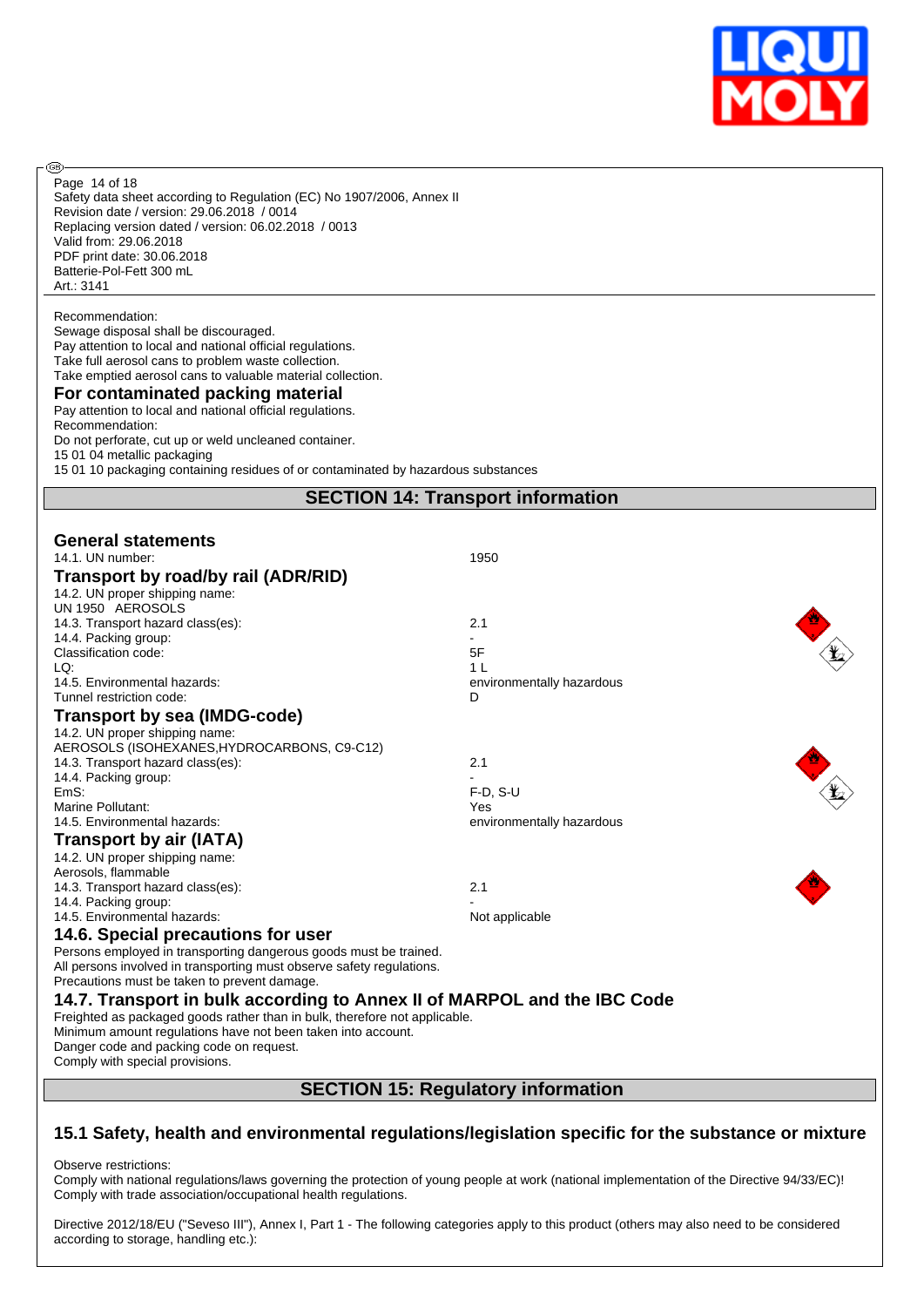

Safety data sheet according to Regulation (EC) No 1907/2006, Annex II Revision date / version: 29.06.2018 / 0014 Replacing version dated / version: 06.02.2018 / 0013 Valid from: 29.06.2018 PDF print date: 30.06.2018 Batterie-Pol-Fett 300 mL Art.: 3141 Page 15 of 18

| Hazard categories | Notes to Annex I | Qualifying quantity (tonnes) of      | Qualifying quantity (tonnes) of      |
|-------------------|------------------|--------------------------------------|--------------------------------------|
|                   |                  | dangerous substances as              | dangerous substances as              |
|                   |                  | referred to in Article 3(10) for the | referred to in Article 3(10) for the |
|                   |                  | application of - Lower-tier          | application of - Upper-tier          |
|                   |                  | requirements                         | requirements                         |
| E <sub>2</sub>    |                  | 200                                  | 500                                  |
| P <sub>3</sub> a  | 11.1             | 150 (netto)                          | 500 (netto)                          |

The Notes to Annex 1 of Directive 2012/18/EU, in particular those named in the tables here and notes 1-6, must be taken into account when assigning categories and qualifying quantities.

#### Directive 2012/18/EU ("Seveso III"), Annex I, Part 2 - This product contains the substances listed below:

| Entry Nr | Dangerous substances                                                                | Notes to Annex I | Qualifying quantity<br>(tonnes) for the<br>application of - Lower-tier<br>requirements | Qualifying quantity<br>(tonnes) for the<br>application of - Upper-tier<br>requirements |
|----------|-------------------------------------------------------------------------------------|------------------|----------------------------------------------------------------------------------------|----------------------------------------------------------------------------------------|
| 18       | Liquefied flammable<br>gases, Category 1 or 2<br>(including LPG) and<br>natural gas | 19               | 50                                                                                     | 200                                                                                    |

The Notes to Annex 1 of Directive 2012/18/EU, in particular those named in the tables here and notes 1-6, must be taken into account when assigning categories and qualifying quantities.

Directive 2010/75/EU (VOC): 88,23 %

Observe incident regulations.

## **15.2 Chemical safety assessment**

A chemical safety assessment is not provided for mixtures.

# **SECTION 16: Other information**

Revised sections: 8

**®** 

Employee training in handling dangerous goods is required. These details refer to the product as it is delivered. Employee instruction/training in handling hazardous materials is required.

# **Classification and processes used to derive the classification of the mixture in accordance with the ordinance (EG) 1272/2008 (CLP):**

| <b>Classification in accordance with regulation</b><br>(EC) No. 1272/2008 (CLP) | <b>Evaluation method used</b>                       |
|---------------------------------------------------------------------------------|-----------------------------------------------------|
| Skin Irrit. 2, H315                                                             | Classification according to calculation procedure.  |
| Asp. Tox. 1, H304                                                               | Classification according to calculation procedure.  |
| <b>STOT SE 3, H336</b>                                                          | Classification according to calculation procedure.  |
| Aquatic Chronic 2, H411                                                         | Classification according to calculation procedure.  |
| Aerosol 1, H222                                                                 | Classification according to calculation procedure.  |
| Aerosol 1, H229                                                                 | Classification based on the form or physical state. |

The following phrases represent the posted Hazard Class and Risk Category Code (GHS/CLP) of the product and the constituents (specified in Section 2 and 3).

H225 Highly flammable liquid and vapour.

H304 May be fatal if swallowed and enters airways.

H314 Causes severe skin burns and eye damage.

H315 Causes skin irritation.

H318 Causes serious eye damage.

H319 Causes serious eye irritation.

H336 May cause drowsiness or dizziness.

H400 Very toxic to aquatic life.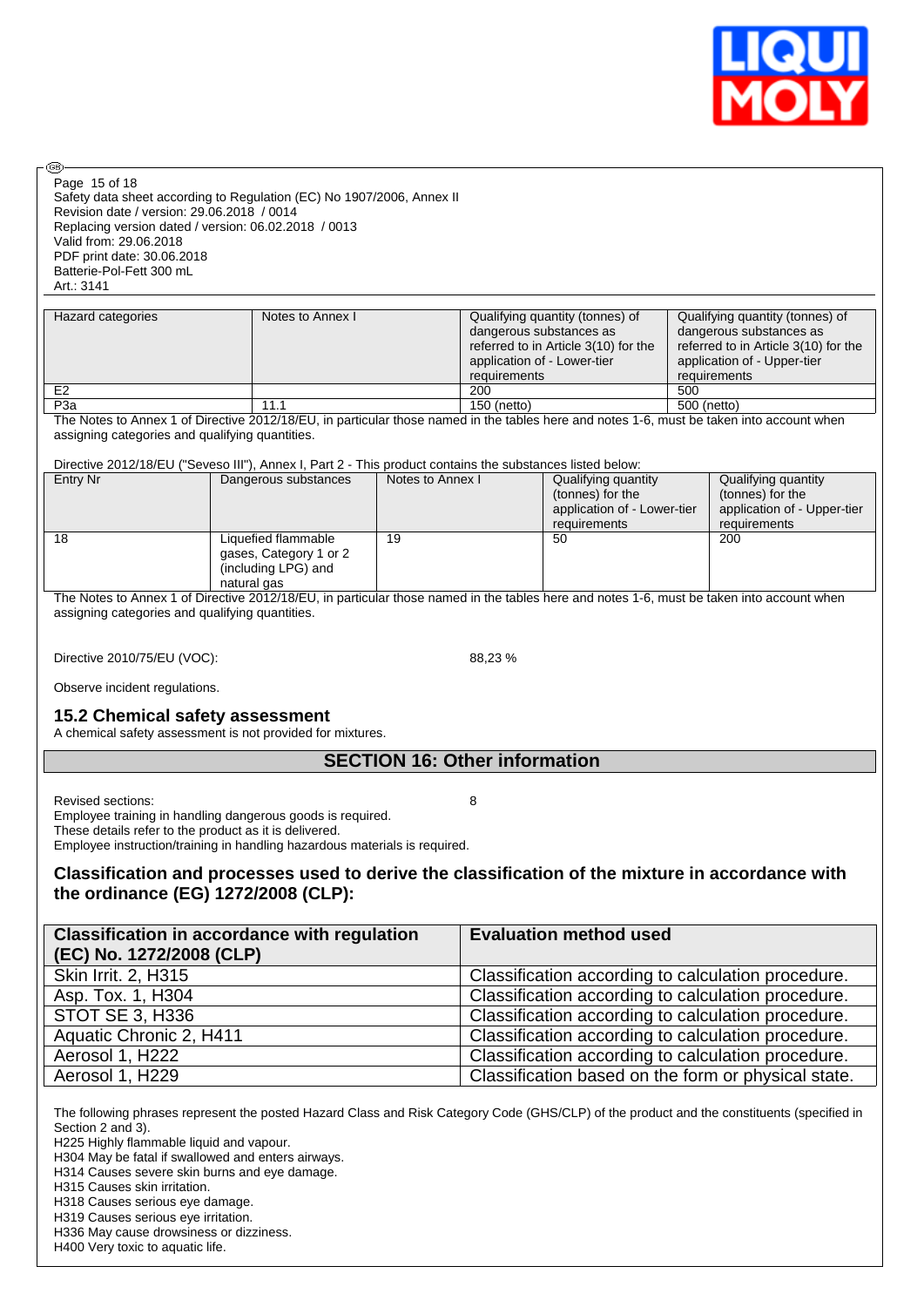

Safety data sheet according to Regulation (EC) No 1907/2006, Annex II Revision date / version: 29.06.2018 / 0014 Replacing version dated / version: 06.02.2018 / 0013 Valid from: 29.06.2018 PDF print date: 30.06.2018 Batterie-Pol-Fett 300 mL Art.: 3141 Page 16 of 18

H410 Very toxic to aquatic life with long lasting effects. H411 Toxic to aquatic life with long lasting effects.

൹

Skin Irrit. — Skin irritation Asp. Tox. — Aspiration hazard STOT SE — Specific target organ toxicity - single exposure - narcotic effects Aquatic Chronic — Hazardous to the aquatic environment - chronic Aerosol — Aerosols Flam. Liq. — Flammable liquid Eye Irrit. — Eye irritation Skin Corr. — Skin corrosion Aquatic Acute — Hazardous to the aquatic environment - acute Eye Dam. — Serious eye damage

## **Any abbreviations and acronyms used in this document:**

AC Article Categories acc., acc. to according, according to ACGIH American Conference of Governmental Industrial Hygienists ADR Accord européen relatif au transport international des marchandises Dangereuses par Route (= European Agreement concerning the International Carriage of Dangerous Goods by Road) AOEL Acceptable Operator Exposure Level AOX Adsorbable organic halogen compounds approx. approximately Art., Art. no. Article number ATE Acute Toxicity Estimate according to Regulation (EC) 1272/2008 (CLP) BAM Bundesanstalt für Materialforschung und -prüfung (Federal Institute for Materials Research and Testing, Germany) BAuA Bundesanstalt für Arbeitsschutz und Arbeitsmedizin (= Federal Institute for Occupational Health and Safety, Germany) BCF Bioconcentration factor BGV Berufsgenossenschaftliche Vorschrift (= Accident Prevention Regulation)<br>BHT Butylhydroxytoluol (= 2,6-Di-t-butyl-4-methyl-phenol) Butylhydroxytoluol (= 2,6-Di-t-butyl-4-methyl-phenol) BMGV Biological monitoring guidance value (EH40, UK) BOD Biochemical oxygen demand BSEF Bromine Science and Environmental Forum<br>bw body weight body weight CAS Chemical Abstracts Service CEC Coordinating European Council for the Development of Performance Tests for Fuels, Lubricants and Other Fluids CESIO Comité Européen des Agents de Surface et de leurs Intermédiaires Organiques CIPAC Collaborative International Pesticides Analytical Council Classification, Labelling and Packaging (REGULATION (EC) No 1272/2008 on classification, labelling and packaging of substances and mixtures) CMR carcinogenic, mutagenic, reproductive toxic COD Chemical oxygen demand CTFA Cosmetic, Toiletry, and Fragrance Association DMEL Derived Minimum Effect Level DNEL Derived No Effect Level DOC Dissolved organic carbon DT50 Dwell Time - 50% reduction of start concentration DVS Deutscher Verband für Schweißen und verwandte Verfahren e.V. (= German Association for Welding and Allied Processes) dw dry weight e.g. for example (abbreviation of Latin 'exempli gratia'), for instance EC European Community ECHA European Chemicals Agency EEA European Economic Area<br>EEC European Economic Com **European Economic Community** EINECS European Inventory of Existing Commercial Chemical Substances ELINCS European List of Notified Chemical Substances EN European Norms EPA United States Environmental Protection Agency (United States of America) Environmental Release Categories ES Exposure scenario etc. et cetera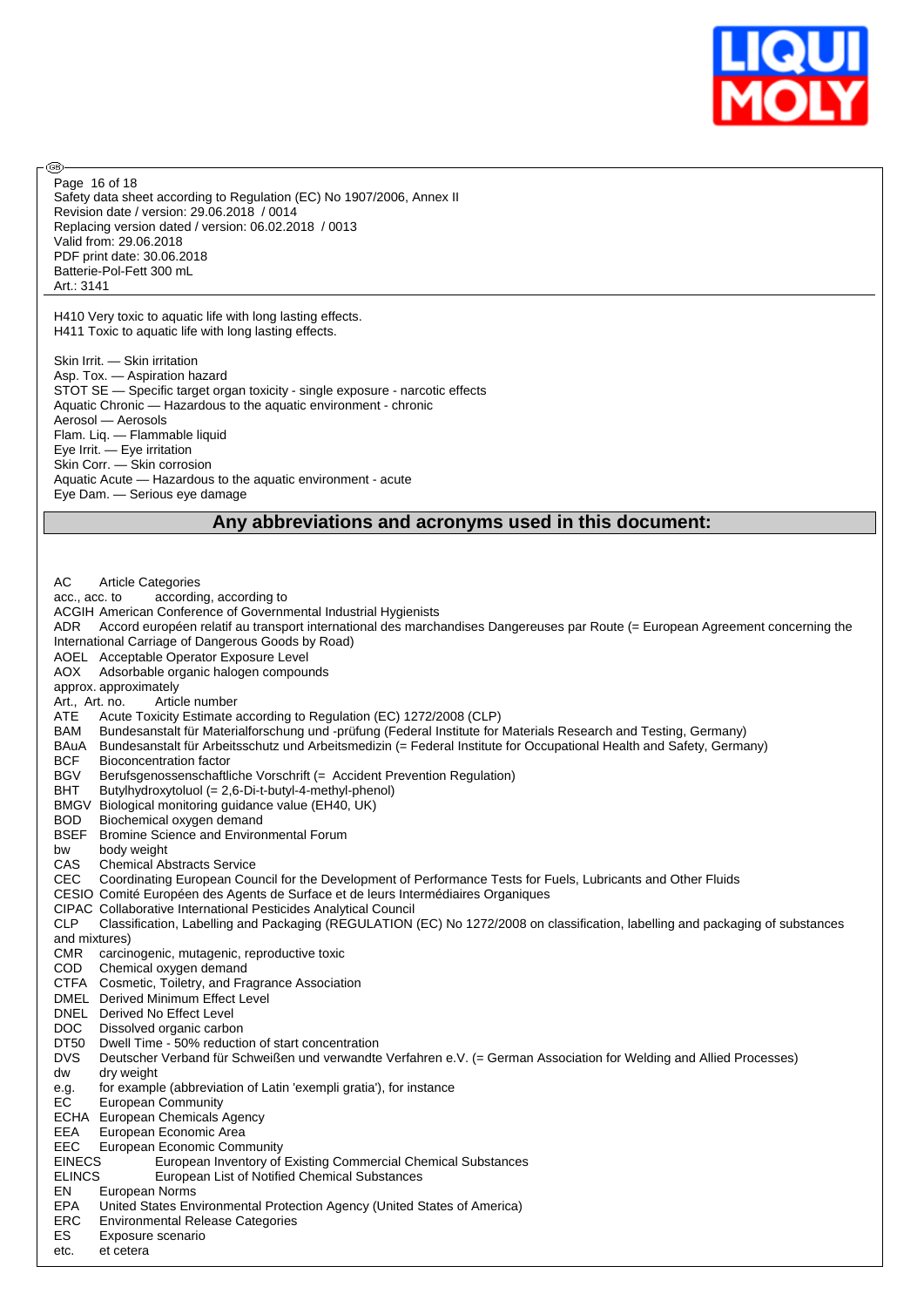

**®** Page 17 of 18Safety data sheet according to Regulation (EC) No 1907/2006, Annex II Revision date / version: 29.06.2018 / 0014 Replacing version dated / version: 06.02.2018 / 0013 Valid from: 29.06.2018 PDF print date: 30.06.2018 Batterie-Pol-Fett 300 mL Art.: 3141 EU European Union<br>EWC European Waste European Waste Catalogue Fax. Fax number gen. general GHS Globally Harmonized System of Classification and Labelling of Chemicals GWP Global warming potential<br>HET-CAM Hen's Egg Test Hen's Egg Test - Chorionallantoic Membrane HGWP Halocarbon Global Warming Potential IARC International Agency for Research on Cancer IATA International Air Transport Association IBC Intermediate Bulk Container IBC (Code) International Bulk Chemical (Code) IC Inhibitory concentration IMDG-code International Maritime Code for Dangerous Goods incl. including, inclusive IUCLID International Uniform ChemicaL Information Database LC lethal concentration LC50 lethal concentration 50 percent kill LCLo lowest published lethal concentration LD Lethal Dose of a chemical LD50 Lethal Dose, 50% kill LDLo Lethal Dose Low LOAEL Lowest Observed Adverse Effect Level LOEC Lowest Observed Effect Concentration LOEL Lowest Observed Effect Level LQ Limited Quantities<br>MARPOL Internation International Convention for the Prevention of Marine Pollution from Ships n.a. not applicable n.av. not available n.c. not checked n.d.a. no data available NIOSH National Institute of Occupational Safety and Health (United States of America) NOAECNo Observed Adverse Effective Concentration NOAEL No Observed Adverse Effect Level NOEC No Observed Effect Concentration NOEL No Observed Effect Level ODP Ozone Depletion Potential OECD Organisation for Economic Co-operation and Development org. organic<br>PAH polycyc PAH polycyclic aromatic hydrocarbon<br>PBT persistent, bioaccumulative and **PBT** persistent, bioaccumulative and toxic<br>PC Chemical product category Chemical product category PE Polyethylene PNEC Predicted No Effect Concentration POCP Photochemical ozone creation potential ppm parts per million PROC Process category PTFE Polytetrafluorethylene REACHRegistration, Evaluation, Authorisation and Restriction of Chemicals (REGULATION (EC) No 1907/2006 concerning the Registration, Evaluation, Authorisation and Restriction of Chemicals) REACH-IT List-No. 9xx-xxx-x No. is automatically assigned, e.g. to pre-registrations without a CAS No. or other numerical identifier. List Numbers do not have any legal significance, rather they are purely technical identifiers for processing a submission via REACH-IT. RID Règlement concernant le transport International ferroviaire de marchandises Dangereuses (= Regulation concerning the International Carriage of Dangerous Goods by Rail) SADT Self-Accelerating Decomposition Temperature SAR Structure Activity Relationship SU Sector of use SVHC Substances of Very High Concern Tel. Telephone ThOD Theoretical oxygen demand<br>TOC Total organic carbon Total organic carbon TRGS Technische Regeln für Gefahrstoffe (=Technical Regulations for Hazardous Substances) UN RTDG United Nations Recommendations on the Transport of Dangerous Goods